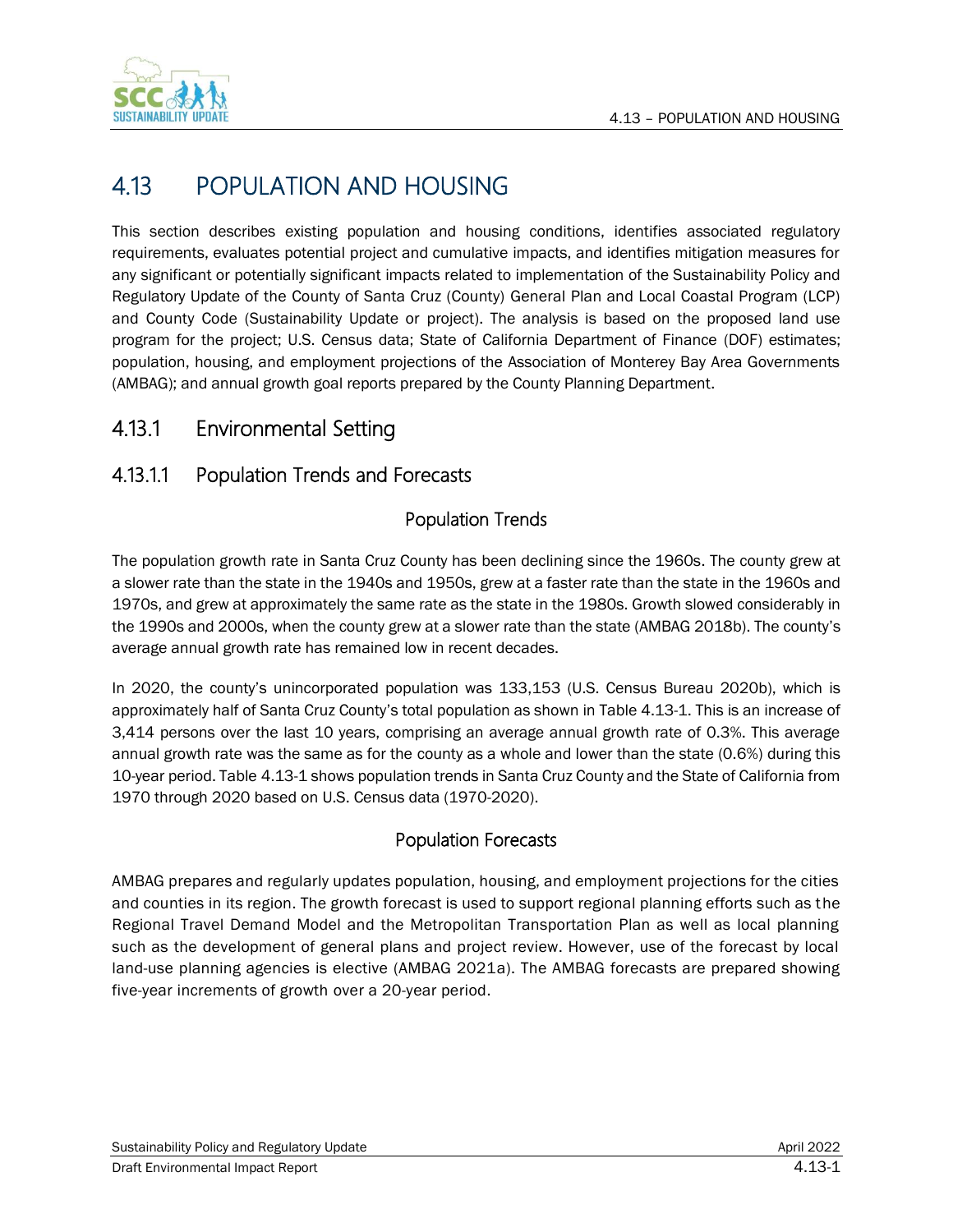

|      | <b>Santa Cruz County</b> | (Unincorporated)                              |                   | <b>Santa Cruz County</b><br><b>State of California</b><br>(Whole) |            |                                               |
|------|--------------------------|-----------------------------------------------|-------------------|-------------------------------------------------------------------|------------|-----------------------------------------------|
| Year | Population               | Average<br>Annual<br>Growth Rate <sup>a</sup> | <b>Population</b> | Average<br>Annual<br>Growth Rate <sup>a</sup>                     | Population | Average<br>Annual<br>Growth Rate <sup>a</sup> |
| 1970 | 68,004                   |                                               | 123,790           |                                                                   | 19,953,134 |                                               |
| 1980 | 107,009                  | 5.7%                                          | 188,141           | 5.2%                                                              | 23,667,902 | 1.9%                                          |
| 1990 | 130,086                  | 2.2%                                          | 229,734           | 2.2%                                                              | 29,558,000 | 2.5%                                          |
| 2000 | 135,345                  | 0.4%                                          | 255,602           | 1.1%                                                              | 33,873,086 | 1.5%                                          |
| 2010 | 129,739                  | $-0.4%$                                       | 262,382           | 0.3%                                                              | 37,253,956 | 1.0%                                          |
| 2020 | 133,153                  | 0.3%                                          | 270,861           | 0.3%                                                              | 39,538,223 | 0.6%                                          |

#### <span id="page-1-0"></span>Table 4.13-1. Population Trends in Santa Cruz County and California, 1970 to 2020

Sources: U.S. Census Bureau 1970, 1980, 1990, 2000, 2010b, 2020b. Notes:<br>a  $\Delta V$ 

Average annual growth rates are for the preceding 10-year period.

<sup>b</sup> In July 2000 (after the 2000 Decennial Census), the City of Watsonville annexed a portion of unincorporated Santa Cruz County, known as the Freedom-Carey annexation, comprising 2,022 residents. This loss of annexed population accounts for more than half of the decline in the county's unincorporated population between 2000 and 2010 (AMBAG 2018b).

The current population forecast was adopted by AMBAG in June 2018 and covers the period from 2015 to 2040. Table 4.13-2 shows the existing (2020) as reported in the 2020 Census and in AMBAG's adopted 2018 Regional Growth Forecast. In its 2018 Regional Growth Forecast, AMBAG projected greater population growth in the county in 2020 than actually occurred as reported in 2020 Census data. AMBAG forecasted a 2020 population of 136,891 for the county's unincorporated area and 281,147 for the county as a whole, while the 2020 Census of the actual populations (as of April 1, 2020) were 133,153 and 270,861, respectively.

| Year              |                                       | <b>Santa Cruz County</b><br>(Unincorporated) | <b>Santa Cruz County</b><br>(Whole) |
|-------------------|---------------------------------------|----------------------------------------------|-------------------------------------|
|                   | Projected                             | 136,891                                      | 281,147                             |
| 2020              | Actual                                | 133,153                                      | 270,861                             |
| 2025              |                                       | 137,896                                      | 287,700                             |
| 2030              |                                       | 139,105                                      | 294,238                             |
| 2035              |                                       | 140,356                                      | 300,685                             |
| 2040              |                                       | 141,645                                      | 306,881                             |
| Change, 2020-2040 |                                       | 8.492                                        | 36,020                              |
|                   | Average Annual Growth Rate, 2020-2040 | 0.3%                                         | 0.7%                                |

#### Table 4.13-2. Santa Cruz County Regional Population Forecast, 2020 to 2040

Sources: AMBAG 2018b; U.S. Census Bureau 2020b.

Note: AMBAG's projection of 2020 population was higher than that of the 2020 Census. Change and average annual growth rates from 2020-2040 use the U.S. Census Bureau's actual 2020 population estimates rather than AMBAG's forecasted 2020 populations.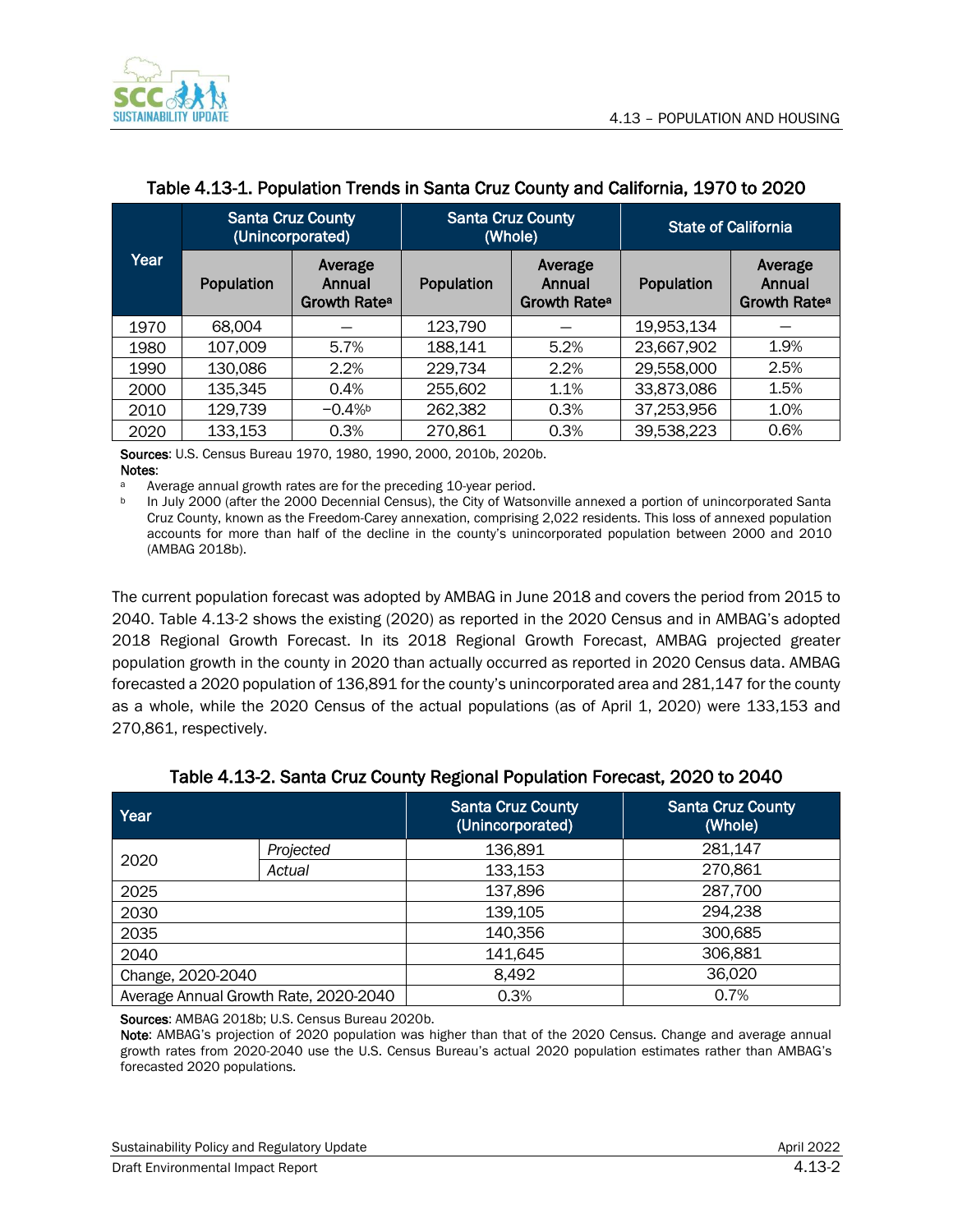

Table 4.13-2 also shows AMBAG's population projections within the county from 2020 through 2040., AMBAG projects that the county's unincorporated population will grow to 141,645 by 2040, relative to 306,881 for the county as a whole. AMBAG projects that the county's unincorporated population will grow at a slower rate than the county as a whole. Based on AMBAG's projected 2020 population, the 2040 population forecast estimates an increase of 4,754 persons in the unincorporated area, which results in an average annual growth rate in the unincorporated area of 0.2%, relative to approximately 0.5% for the county as a whole. However, because the U.S. Census Bureau's actual 2020 population was lower than AMBAG's forecast, AMBAG's projected 2040 population would represent an increase of 8,492 persons in the unincorporated area based on the 2020 Census. This results in an average annual growth rate in the unincorporated area of 0.3%, relative to approximately 0.7% for the county as a whole.

AMBAG is in the process of developing the 2022 Regional Growth Forecast; the draft forecast was accepted for planning purposes by the AMBAG Board of Directors on November 18, 2020. The 2022 Regional Growth Forecast is scheduled to be formally adopted by the AMBAG Board of Directors in June 2022 as part of the continued development of the 2045 Metropolitan Transportation Plan/Sustainable Communities Strategy (AMBAG 2020). The 2022 forecast, though not yet adopted, identifies the unincorporated county population of 135,625 in the year 2040 and 135,953 in 2045 (AMBAG 2020), both of which are below the existing adopted projections and historic growth rates for the unincorporated county. Based on the 2020 Census results, the 2022 draft forecast would result in a population increase of 2,472 people in 2040, which represents an average annual growth rate of 0.093%.

## 4.13.1.2 Housing Trends and Forecasts

### Housing Trends

Table [4.13-3](#page-3-0) shows Santa Cruz County's housing characteristics in 2010 and 2020. According to the 2020 Census, unincorporated Santa Cruz County had 57,327 housing units.<sup>1</sup> This was an increase of 400 housing units over the number of housing units in 2010 (56,927). By comparison, the county as a whole added 1,869 housing units over the last 10 years, from 104,476 housing units in 2010 to 106,345 housing units in 2020. Thus, approximately 21% of the total housing units added in the county over the last 10 years were in the unincorporated area. As of the 2020 Census, the unincorporated area had a higher vacancy rate than the county as a whole (11.1% versus 9.5%). The unincorporated area had a smaller average household size than the county as a whole (2.53 versus 2.64 persons per household) (DOF 2021).

<sup>&</sup>lt;sup>1</sup> After the publication of these data, as well as after the release of the Notice of Preparation (NOP) for this environmental impact report (EIR), approximately 1,000 housing units in the county were destroyed in the CZU Lightning Complex wildfire, which ignited in August 2020.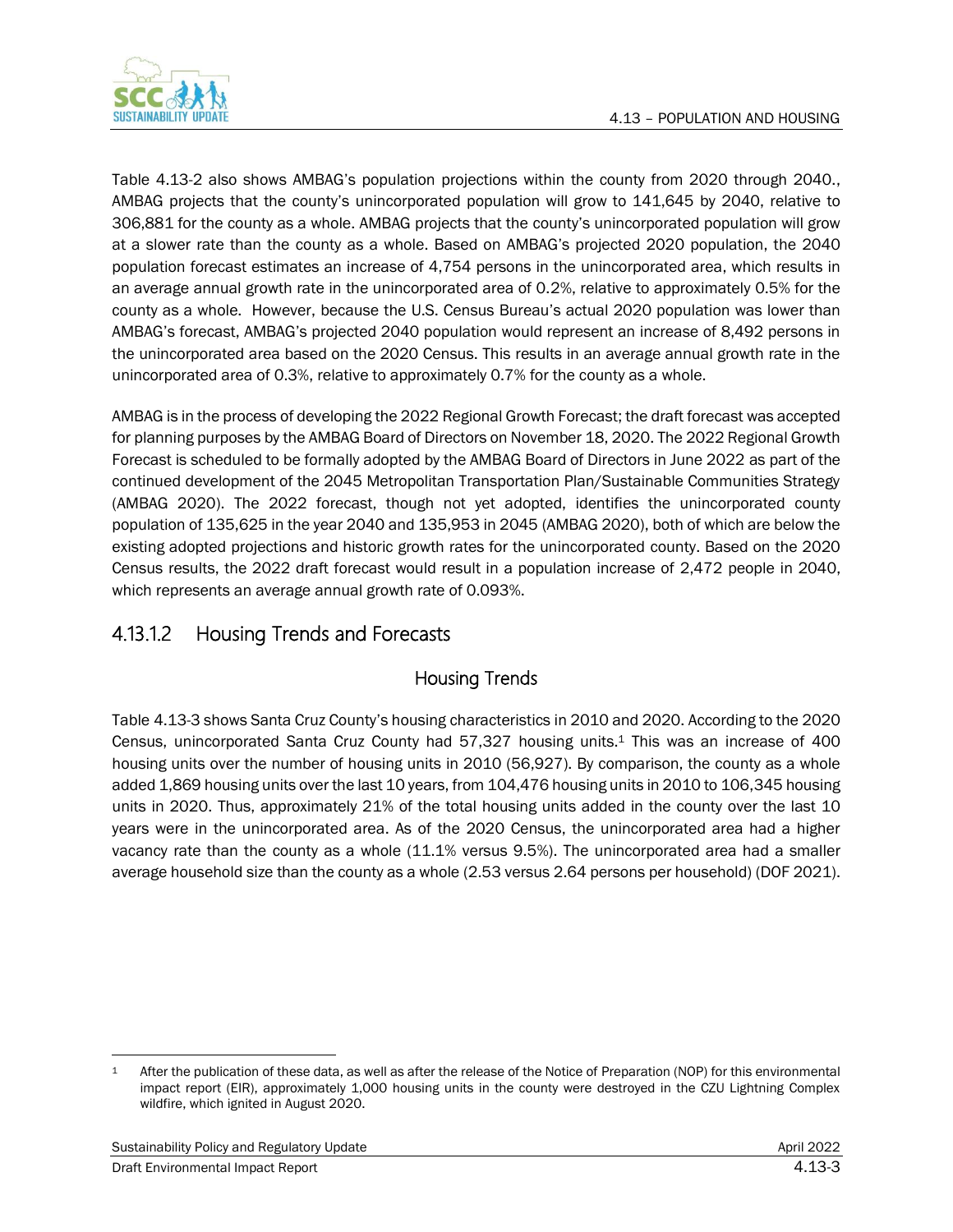

<span id="page-3-0"></span>

| Location                     | Variable                      | 2010    | 2020                |
|------------------------------|-------------------------------|---------|---------------------|
|                              | <b>Total Housing Units</b>    | 56,927  | 57,327 <sup>a</sup> |
| Santa Cruz County            | <b>Occupied Housing Units</b> | 50,118  | 50,977              |
| (Unincorporated)             | Vacancy Rate                  | 12.0%   | 11.1%               |
|                              | Persons per Household         | 2.55    | 2.53                |
|                              | <b>Total Housing Units</b>    | 104,476 | 106,345             |
| Santa Cruz County<br>(Whole) | <b>Occupied Housing Units</b> | 94,355  | 96,261              |
|                              | Vacancy Rate                  | 9.7%    | 9.5%                |
|                              | Persons per Household         | 2.67    | 2.64                |

#### Table 4.13-3. Santa Cruz County Housing Characteristics, 2010 and 2020

Source: DOF 2021; U.S. Census Bureau 2010a, 2020a. Note:

a After the publication of these data, as well as after the release of the NOP for this EIR, approximately 1,000 housing units in the county were destroyed in the CZU Lightning Complex wildfire, which ignited in August 2020.

#### Housing Forecasts

In its 2018 Regional Growth Forecast, AMBAG projected a higher number of housing units in the county in 2020 than actually occurred based on DOF estimates. AMBAG forecasted 57,848 housing units in 2020 within the county's unincorporated area and 109,179 for the county as a whole, while the DOF's estimates of the actual number of housing units as of January 1, 2020 were 57,662 and 106,135, respectively. Table [4.13-4](#page-3-1) shows the existing and projected housing units within the county from 2020 through 2040.

|  |  |  |  | Table 4.13-4. Santa Cruz County Regional Housing Unit Forecast, 2020-2040 |  |
|--|--|--|--|---------------------------------------------------------------------------|--|
|  |  |  |  |                                                                           |  |

<span id="page-3-1"></span>

| Year |                                               | <b>Santa Cruz County</b><br>(Unincorporated) | <b>Santa Cruz County</b><br>(Whole) |
|------|-----------------------------------------------|----------------------------------------------|-------------------------------------|
|      | Projected                                     | 57,848                                       | 109,179                             |
| 2020 | Actual                                        | 57,327                                       | 106,345<br>112,051<br>58,764        |
| 2025 |                                               |                                              |                                     |
| 2030 |                                               | 59,506                                       | 114,326                             |
| 2035 |                                               | 60,400                                       | 116,545                             |
| 2040 |                                               | 60,841                                       | 118,152                             |
|      | Change, 2020-2040                             |                                              | 11,807                              |
|      | Average New Housing Units per Year, 2020-2040 | 176                                          | 590                                 |

Sources: AMBAG 2018b; U.S. Census Bureau 2020a.

Note: AMBAG's projection of 2020 housing units was higher than the numbers reported in the 2020 Census. Change and average number of new housing units per year from 2020-2040 use the U.S. Census Bureau's actual 2020 housing unit data rather than AMBAG's forecasted 2020 housing units.

As shown in Table [4.13-4,](#page-3-1) AMBAG projects that the number of housing units within the county's unincorporated area will grow to 60,841 by 2040, relative to 118,152 for the county as a whole. The projected 2040 housing units would constitute an increase of 3,514 housing units in the unincorporated area and 11,807 housing units in the county as a whole over the 20-year period, with an average of 176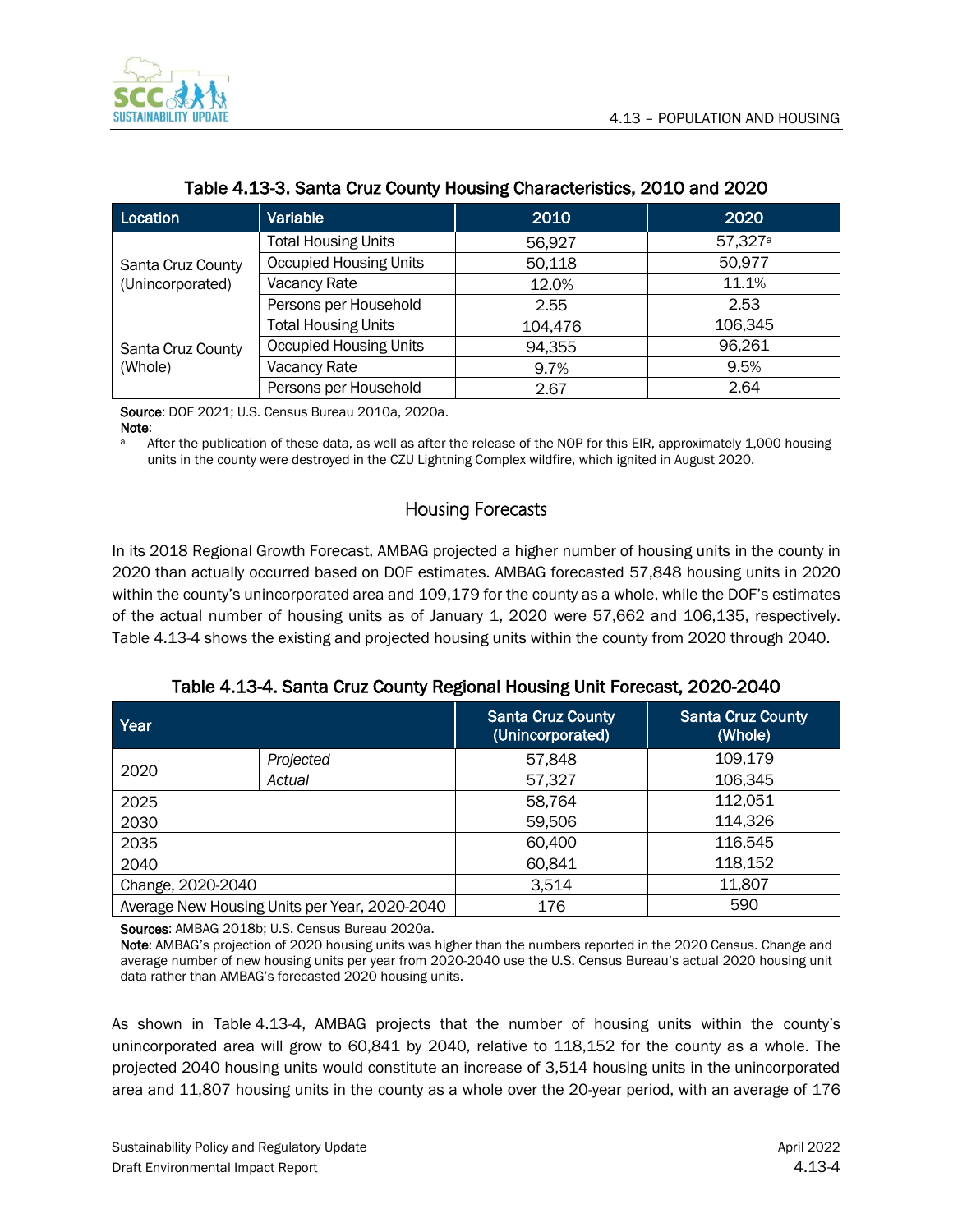

housing units added per year in the unincorporated area, relative to 590 per year for the county as a whole. As indicated above, AMBAG's 2022 forecast is expected to be adopted in June 2022; this forecast identifies 59,697 housing units in the unincorporated county in the year 2040 (AMBAG 2020), which is below the existing adopted forecast for the unincorporated county and represents an increase of approximately 119 dwelling units per year.

## 4.13.1.3 Employment Trends and Forecasts

### Employment Trends

The coronavirus disease 2019 (COVID-19) pandemic caused a dramatic rise in unemployment rates nationwide from near record lows to near record highs; in July 2019, the U.S. unemployment rate was 3.7%, while in July 2020 (when the NOP for this EIR was released), the unemployment rate was 10.2%—down from a high of 14.4% in April 2020 (BLS 2020; Kochhar 2020). This trend was mirrored in Santa Cruz County, where the unemployment rate was 4.3% in July 2019, peaked at 17.0% in April 2020, and has since begun to decline but remains anomalously high (EDD 2020). Thus, this section presents annual average employment data from 2019 in addition to July 2020 employment data to provide a comparison, given that employment trends at the time of the NOP release are not representative of typical conditions. Table [4.13-5](#page-4-0) presents labor force and employment data in the county.

<span id="page-4-0"></span>

|                          |                        | <b>Santa Cruz County (Unincorporated)</b> | <b>Santa Cruz County (Whole)</b> |                  |  |
|--------------------------|------------------------|-------------------------------------------|----------------------------------|------------------|--|
| Variable                 | 2019 Annual<br>Average | <b>July 2020</b>                          | 2019 Annual<br>Average           | <b>July 2020</b> |  |
| Labor Force              | 71,000                 | 66,500                                    | 142,300                          | 131,200          |  |
| Employment               | 68,200                 | 58,600                                    | 135,500                          | 116,400          |  |
| Unemployment             | 2,700                  | 7,800                                     | 6,800                            | 14,800           |  |
| <b>Unemployment Rate</b> | 3.8%                   | 11.7%                                     | 4.8%                             | 11.3%            |  |

#### Table 4.13-5. Santa Cruz County Labor Force and Employment Data

Sources: EDD 2019, 2020.

As shown in Table [4.13-5,](#page-4-0) in 2019, in unincorporated Santa Cruz County, 68,200 residents were employed and the unemployment rate was 3.8%, compared to 135,500 employed residents and a 4.8% unemployment rate in the county as a whole. By July 2020, only 58,600 residents of unincorporated Santa Cruz County were employed, and the unemployment rate had risen to 11.7%, compared to 116,400 employed residents in the county as a whole with an unemployment rate of 11.3%.

Santa Cruz County's economy relies primarily on its agriculture, tourism, high technology, educational, and health care industries. Table [4.13-6](#page-5-0) shows jobs by industry in Santa Cruz County based on data collected by the U.S. Census Bureau from 2015-2019. Nearly 40% of jobs are in education, health care, social assistance, and professional categories. Jobs related to the tourism/hospitality industry (arts, entertainment, and recreations, accommodation and food services, and retail trade) comprised over 20%. The agriculture industry comprised approximately 5% of county jobs.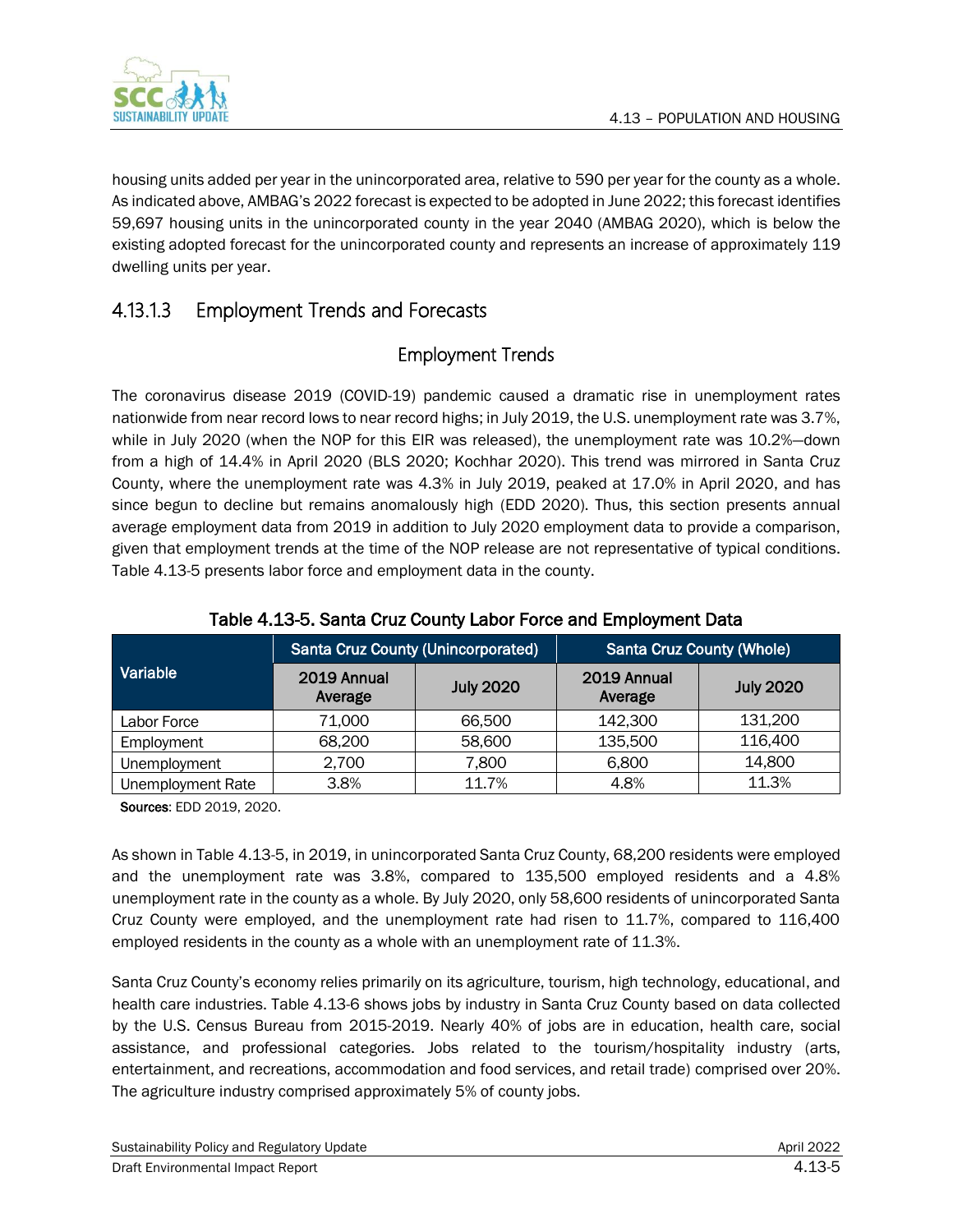

<span id="page-5-0"></span>

| Industry                                                                                      | <b>Santa Cruz County</b>         | (Unincorporated)           | <b>Santa Cruz County</b><br>(Whole) |                            |
|-----------------------------------------------------------------------------------------------|----------------------------------|----------------------------|-------------------------------------|----------------------------|
|                                                                                               | <b>Number</b><br><b>Employed</b> | Percent<br><b>Employed</b> | <b>Number</b><br><b>Employed</b>    | Percent<br><b>Employed</b> |
| Educational services, and health care and social<br>assistance                                | 15,304                           | 23%                        | 33,760                              | 25%                        |
| Professional, scientific, and management, and<br>administrative and waste management services | 9,538                            | 14%                        | 17,136                              | 13%                        |
| Arts, entertainment, and recreation, and<br>accommodation and food services                   | 7,436                            | 11%                        | 15,905                              | 12%                        |
| Retail trade                                                                                  | 6,909                            | 10%                        | 14,014                              | 10%                        |
| Manufacturing                                                                                 | 6,156                            | 9%                         | 11,346                              | 8%                         |
| Construction                                                                                  | 5,057                            | 7%                         | 8,443                               | 6%                         |
| Other services, except public administration                                                  | 3,803                            | 6%                         | 6,824                               | 5%                         |
| Finance and insurance, and real estate and rental<br>and leasing                              | 3,250                            | 5%                         | 5,968                               | 4%                         |
| Agriculture, forestry, fishing and hunting, and mining                                        | 2,444                            | 4%                         | 7,442                               | 5%                         |
| Public administration                                                                         | 2,419                            | 4%                         | 4,637                               | 3%                         |
| Transportation and warehousing, and utilities                                                 | 2,082                            | 3%                         | 4,430                               | 3%                         |
| Wholesale trade                                                                               | 1,897                            | 3%                         | 3,585                               | 3%                         |
| Information                                                                                   | 1,506                            | 2%                         | 2,916                               | 2%                         |
| Total                                                                                         | 67,801                           |                            | 136,406                             |                            |

| Table 4.13-6. Santa Cruz County Employment Industries |  |  |  |
|-------------------------------------------------------|--|--|--|
|-------------------------------------------------------|--|--|--|

Source: U.S. Census Bureau 2019a.

#### Employment Forecasts

Table [4.13-7](#page-6-0) displays AMBAG's employment projections set forth in its adopted 2018 Regional Growth Forecast. AMBAG projects that unincorporated Santa Cruz County will add 5,492 jobs between 2020 and 2040, for a total of 44,831 jobs by 2040, and that the county as a whole will add 16,504 jobs between 2020 and 2040, for a total of 137,265 jobs (AMBAG 2018b). As indicated above, AMBAG's 2022 forecast is expected to be adopted in June 2022; this forecast identifies 48,202 jobs in the unincorporated county in the year 2040 (AMBAG 2020), which is higher than the existing adopted forecast for the unincorporated county and represents an increase of approximately 443 jobs per year.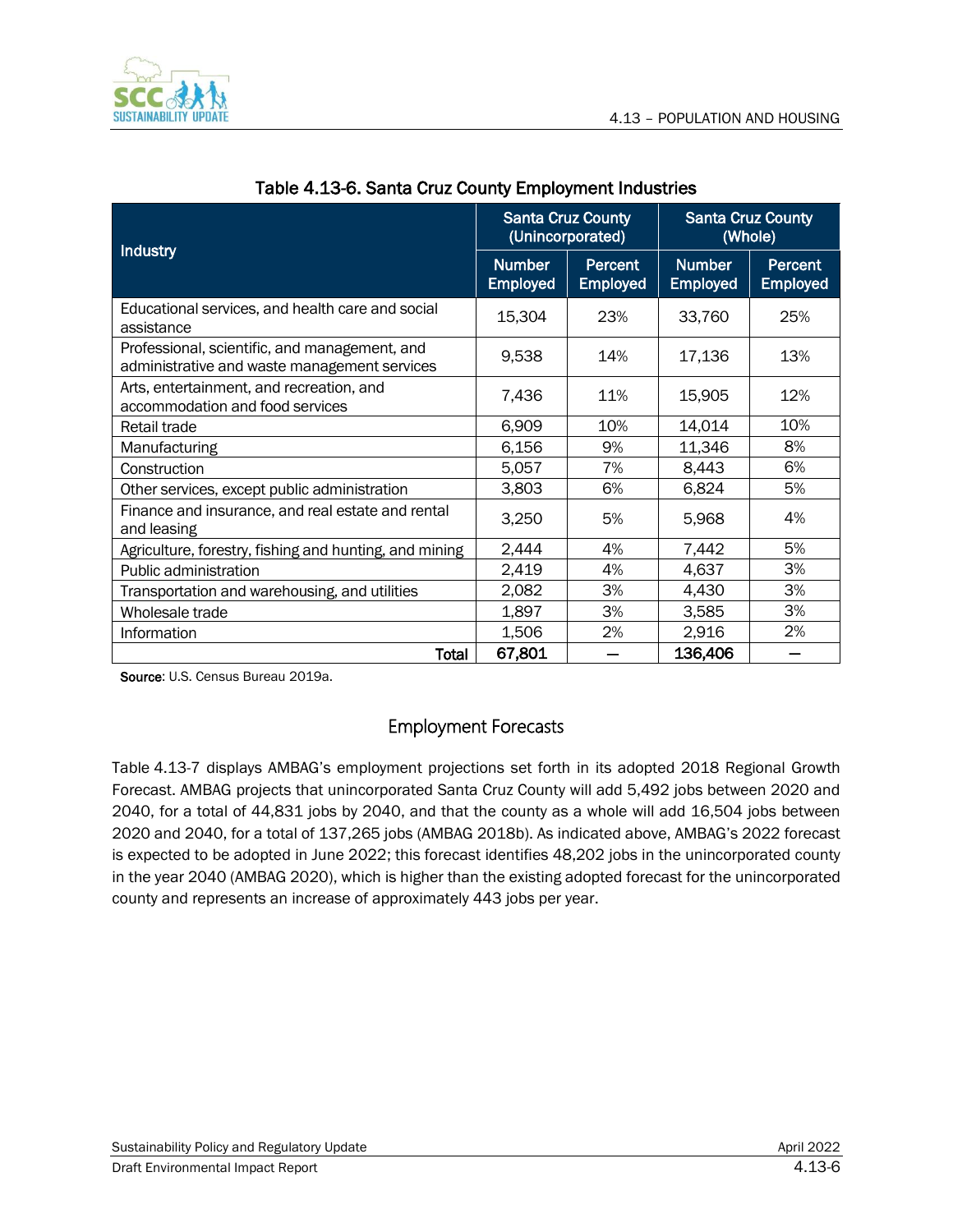

<span id="page-6-0"></span>

| Year                             | <b>Santa Cruz County</b><br>(Unincorporated) | <b>Santa Cruz County</b><br>(Whole) |
|----------------------------------|----------------------------------------------|-------------------------------------|
| 2020                             | 39,339                                       | 120,761                             |
| 2025                             | 40,826                                       | 124,141                             |
| 2030                             | 42,191                                       | 129,275                             |
| 2035                             | 43,541                                       | 133,324                             |
| 2040                             | 44,831                                       | 137,265                             |
| Change, 2020-2040                | 5,492                                        | 16.504                              |
| Average Annual Growth, 2020-2040 | 275                                          | 825                                 |

#### Table 4.13-7. Santa Cruz County Employment Forecast, 2020-2040

Source: AMBAG 2018b.

### 4.13.1.4 Jobs/Housing Balance

Jobs/housing balance is usually defined as the ratio of the number of jobs to the number of housing units in a given area; however, the ratio of the number of jobs to the number of employed residents provides a more precise relationship, since some households have no workers while others have multiple workers. Jobs and housing are balanced when there is an equal number of jobs and employed residents, leading to a ratio of 1.0. Balancing jobs and housing results in a reduction in commuting, with related benefits of reduced traffic congestion and greenhouse gas emissions, and improved air quality. A jobs/housing imbalance tends to result in increased rents and housing prices around employment centers and displacement of and longer commutes for low-income workers.

According to 2019 American Community Survey commuting data from the U.S. Census Bureau, 76% of Santa Cruz County residents worked within the county, while 24% worked outside of the county (U.S. Census Bureau 2019b). Based on AMBAG's forecasted number of jobs in the county in 2020, and July 2020 employment data, the ratio of jobs to employed residents is approximately 0.58 in the county's unincorporated area, relative to 0.89 for the county as a whole. Using 2019 employment data, the ratios for the unincorporated area versus the county as a whole are 0.67 and 1.04, respectively. Based on AMBAG forecasts for jobs and housing discussed above, the jobs/housing ratio in 2040 is expected to be 0.74 for the unincorporated area of the county and 1.16 for the county as a whole. An imbalance in the jobs/housing ratio and in the types of jobs available for workers can be associated with population decline as workers seek other economic and housing opportunities elsewhere.

## 4.13.2 Regulatory Framework

## 4.13.2.1 State Regulations

#### California Housing Element Requirements

Pursuant to Government Code sections 65580 through 65589.11, each city and county must prepare and adopt a housing element in its general plan. The housing element must identify and analyze existing and projected housing needs and a statement of goals, policies, quantified objectives, financial resources, and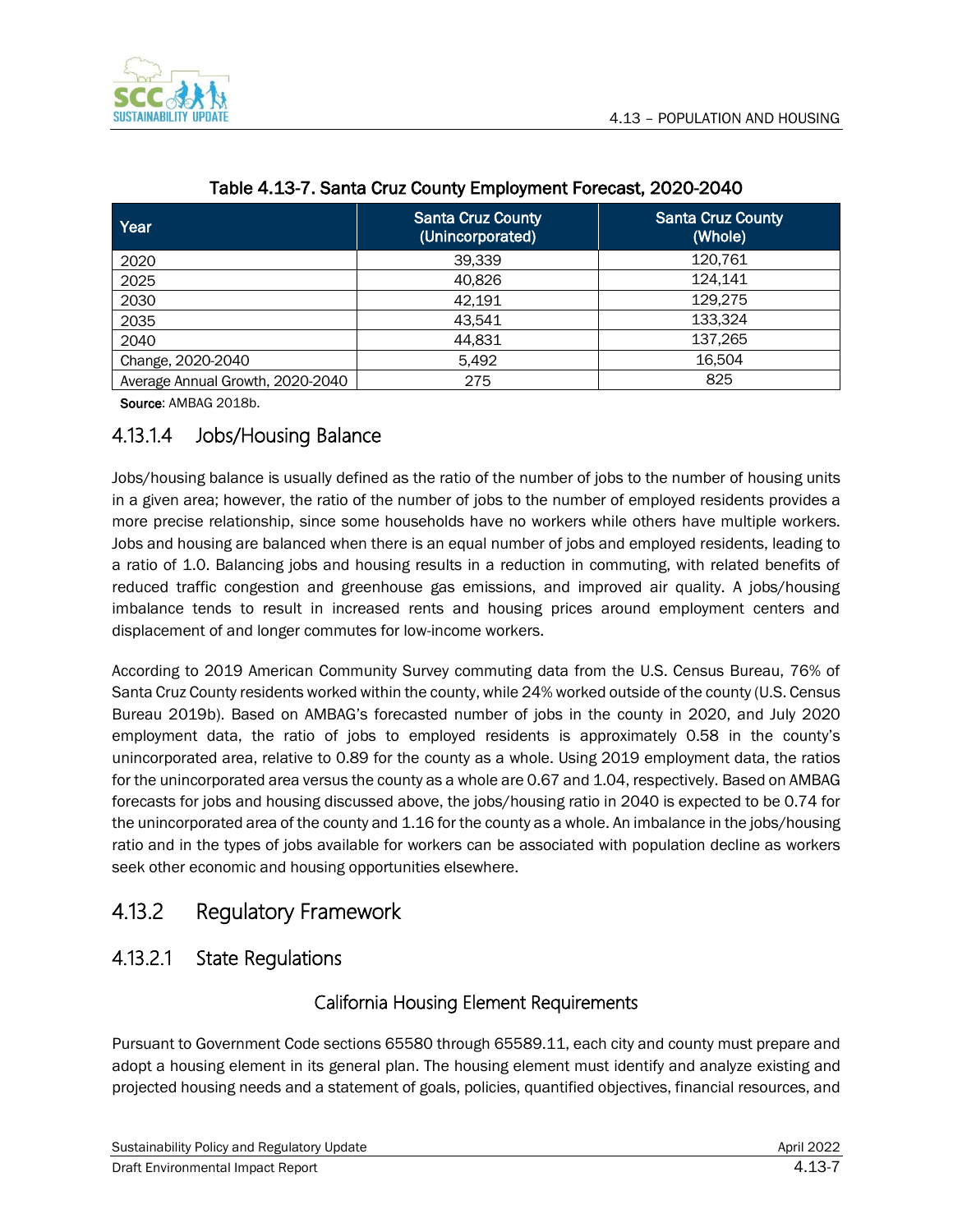

scheduled programs for the preservation, improvement, and development of housing. Unlike other elements of the general plan, housing elements are required to be updated every eight years. State law requires that the housing element:

- Identify adequate sites to facilitate and encourage the development of a variety of types of housing for all income levels, and housing for persons with disabilities;
- Assist in the development of adequate housing for extremely low, very low, low-, and moderateincome households;
- Address and, where appropriate and legally possible, remove governmental and nongovernmental constraints to the maintenance, improvement, and development of housing;
- Conserve and improve the condition of the existing affordable housing stock; and
- Promote and affirmatively further fair housing opportunities for all persons regardless of race, religion, sex, marital status, ancestry, national origin, color, familial status, or disability, and other characteristics protected by law.

The County's current Housing Element is discussed in Section 4,13,2,3, Local Regulations.

### Regional Housing Needs Requirements

Pursuant to Government Code section 65584, the State of California requires each jurisdiction to periodically develop a new Regional Housing Needs Assessment to plan for its share of the state's housing need for people of all income levels. The Regional Housing Need Allocation (RHNA) process is a state mandate designed to address each jurisdiction's "fair share" of the statewide housing need for an 8‐year planning period. The RHNA process requires the Department of Housing and Community Development (HCD) to determine the total housing need for each region in the state, and each region's Council of Governments (e.g., AMBAG for the Monterey Bay Area) is then responsible for distributing this need to local governments. Each jurisdiction's housing element must include a strategy to meet its share of the region's housing need for four income categories that encompass all levels of housing affordability and must be certified by the HCD.

In June 2014, the AMBAG Board of Directors approved and adopted the *Regional Housing Needs Allocation Plan: 2014-2023*, which identifies the region's housing needs determination for the 2014-2023 planning period. AMBAG's 2014-2023 RHNA Plan allocates a total of 1,314 housing units to unincorporated Santa Cruz County (AMBAG 2014). AMBAG has received the 2024-2031 regional allocation from HCD, which is approximately three times higher than the existing allocation (33, 274 units).

#### California Relocation Assistance Act

The California Relocation Assistance Act (Government Code section 7260 et seq.) establishes policies to provide for the fair and equitable treatment of people displaced from their homes or businesses as a direct result of state and/or local government projects or programs. This act requires that comparable replacement housing be made available to displaced persons within a reasonable period of time prior to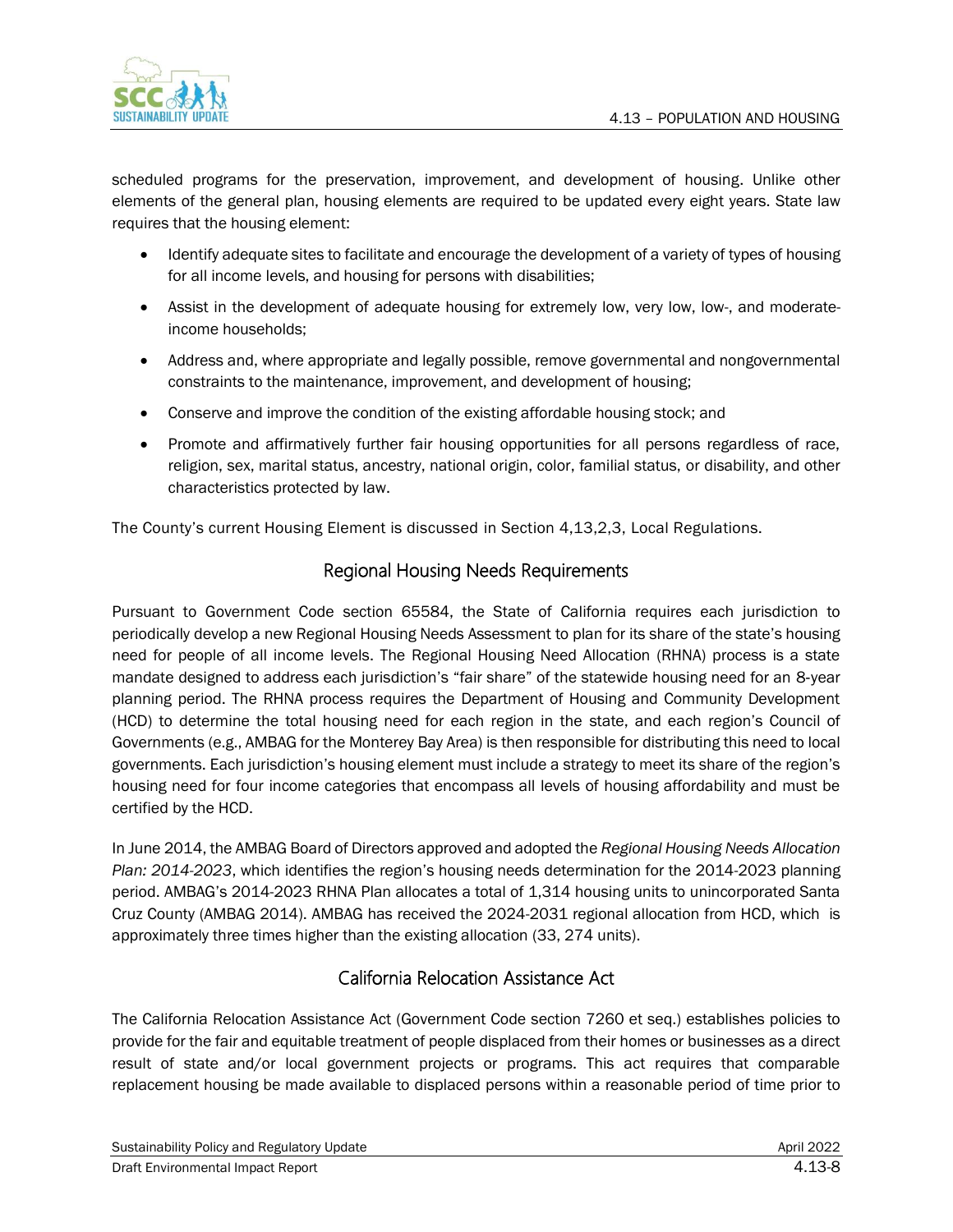

the displacement. Displaced persons or businesses are assured payment for their acquired property at fair market value. Relocation assistance in the form of advisory assistance and financial benefits would be provided at the local level. This includes aid in finding a new home location, payments to help cover moving costs, and additional payments for certain other costs.

## <span id="page-8-0"></span>4.13.2.2 Regional Regulations

### Moving Forward Monterey Bay 2040

California's 2008 Senate Bill (SB) 375 requires each of the state's 18 metropolitan areas to develop a Sustainable Communities Strategy (SCS)—an integrated transportation, land use, and housing plan that addresses ways to accommodate future population growth and reduce greenhouse gas emissions from cars and light trucks. Under SB 375, a SCS must:

- Identify existing and future land use patterns;
- Identify transportation needs and the planned transportation network;
- Consider statutory housing goals and objectives;
- Identify areas to accommodate long-term housing needs;
- Identify areas to accommodate eight-year housing needs;
- Consider resource areas and farmland; and
- Comply with federal law for developing a Metropolitan Transportation Plan (MTP).

*Moving Forward Monterey Bay 2040* is the SCS for the three-county Monterey Bay Area, adopted by AMBAG on June 13, 2018 (AMBAG 2018a). *Moving Forward Monterey Bay 2040* lays out a financially constrained list of transportation projects over 25 years (2015-2040) that will enhance regional mobility as well as reduce greenhouse gas emissions. The SCS anticipates the addition of 2,993 housing units and 5,492 new jobs in unincorporated Santa Cruz County between 2020 and 2040 to serve a projected growth of 4,754 additional people. The 2045 *Metropolitan Transportation Plan/Sustainable Communities Strategy* has been prepared, but not yet adopted. The 2045 update projects the addition of 2,035 housing units and 2,938 new jobs in unincorporated Santa Cruz County between 2020 and 2040 to serve a projected growth of 2,132 additional people (AMBAG 2021b).

### 4.13.2.3 Local Regulations

### County of Santa Cruz General Plan/Local Coastal Program

The County of Santa Cruz General Plan/LCP is a comprehensive, long-term planning document for the unincorporated areas of the county and includes the County's LCP, which was certified by the California Coastal Commission in 1994. The County General Plan/LCP provides policies and programs to establish guidelines for future growth and all types of physical developments. The County's current 2015 Housing Element of the General Plan/LCP was adopted by the County Board of Supervisors and certified by HCD in 2016 and is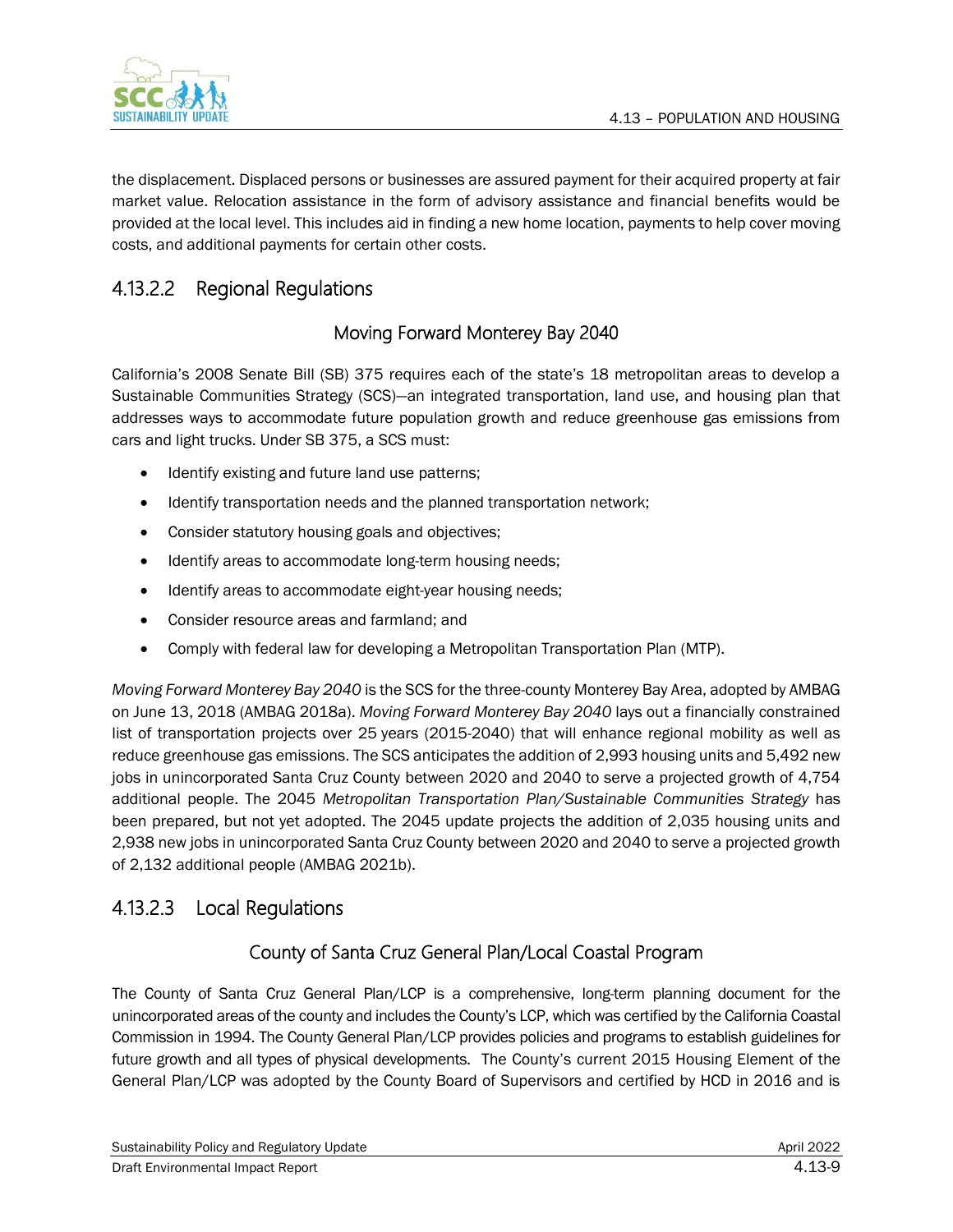

provided in Chapter 4 of the County General Plan/LCP. The Housing Element covers the period from 2016 to 2023 (though the evaluation of available housing sites covers the period from 2014 through 2023). It includes an assessment of housing needs and inventory of resources and constraints relevant to meeting those needs; a statement of goals, quantified objectives, and policies relevant to the maintenance, improvement, and development of housing; and sets a multi-year schedule of actions that the County is undertaking or intends to undertake to implement the policies and achieve the goals and objectives of the Housing Element. The Housing Element includes quantified objectives for housing production to address the RHNA requirements and indicates that capacity exists within the County's zoning and other land use regulations to exceed the RHNA goals for the 2014-23 planning period. The Housing Element identifies 1,833 total potential units, relative to the 1,314 units required by the RHNA. The Housing Element is expected to be updated in 2023.

## Santa Cruz County Code

#### *Chapter 13.10, Zoning Regulations*

The Santa Cruz County Code (SCCC) includes five residential zone districts that provide a range of opportunities for development of single-family and multi-family housing units. The residential districts are intended to provide areas of residential use in locations and at densities consistent with the County General Plan; preserve areas for primarily residential uses in locations protected from the incompatible effects of nonresidential land uses; establish a variety of residential land use categories and dwelling unit densities, which provide a choice of diversified housing opportunities consistent with public health and safety; and to achieve patterns of residential settlement that are compatible with the physical limitations of the land and the natural resources of the county and that do not impair the natural environment. The residential zone districts establish development densities and other development standards for residential projects.

#### *Measure J: Chapter 17.01, Growth Management and Chapter 17.04, Annual Population Growth*

In 1978, Santa Cruz County voters adopted Measure J, which requires the County to establish an annual population growth goal of an amount that represents Santa Cruz County's fair share of statewide population growth. The process is defined in SCCC Chapter 17.01 (Growth Management), Chapter 17.04 (Annual Population Growth Goal for Santa Cruz County), and Chapter 12.02 (Residential Permit Allocation System). Each year, a growth rate is set and then converted into a maximum number of "allocations" of market rate residential building permits that can be issued in the unincorporated area for the coming year (affordable housing and accessory dwelling units are not counted toward the annual building permit allocations). Permit allocations are divided between urban and rural portions of the unincorporated county, with a larger number of allocations in urban areas to encourage infill development. Since the mid-1980s, the number of building permits approved for new housing units has been substantially lower than the available allocations. Unused allocations from the previous year are also carried over to the next year and added to the total number of allocations for the coming year.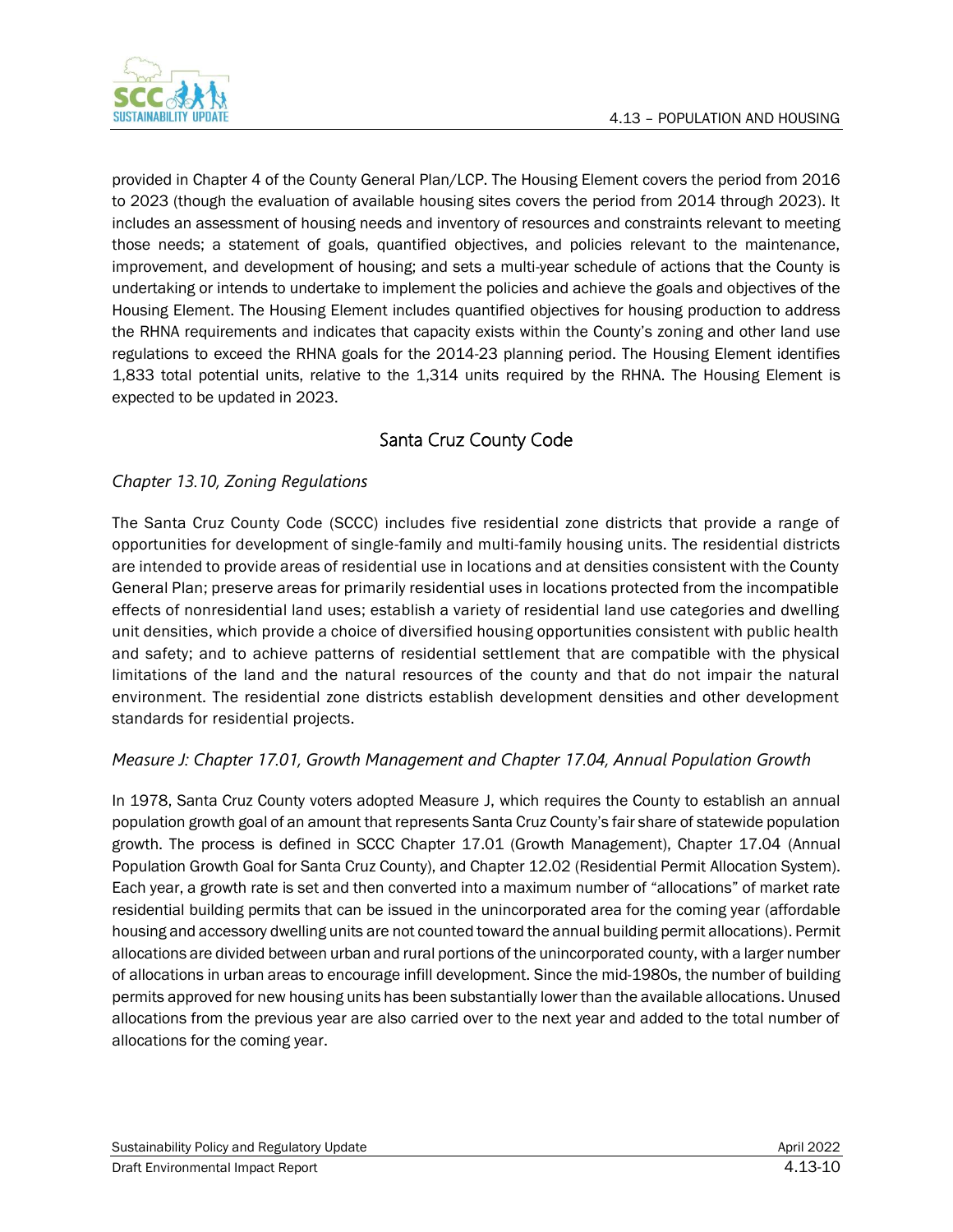

As required by the SCCC, an annual Growth Goal Report is prepared for consideration by the Planning Commission and the Board of Supervisors. This report examines population trends; the potential impact of growth on resources, services, and housing; and other factors used in establishing the annual growth goal and other growth management policies. The County of Santa Cruz Planning Department determines the recommended annual growth goal based on a number of factors, including analysis of population growth trends, resource constraints, and the status of residential building permit allocations for the current year. Following recommendation by the Planning Commission, the matter is returned to the Board of Supervisors for final action.

In December 2019, the Board of Supervisors adopted a 2020 growth rate of 0.5%. In December 2020, the Board adopted a 2021 population growth rate of 0.25%, and in September 2021 the Board again adopted a growth rate of 0.25%, which translates to 130 market rate residential building permit allocations. Including unused allocations from 2021, projected to total 89, an estimated total of 219 market rate residential building permit allocations would be available in 2022.

#### *Section 17.10, Affordable Housing Requirements*

Measure J also includes an affordable housing component, codified in SCCC section 17.10 (Affordable Housing Requirements), which requires that 15% of units in all new residential developments built since the measure passed are affordable to low- or moderate-income households and that such supply of housing remains affordable to subsequent purchasers. The Santa Cruz County Affordable Housing Guidelines are the implementation mechanism for Measure J and section 17.10. The Affordable Housing Guidelines govern the sale or rental of residential properties by providing income and asset limits for participating households, sales prices, eligibility requirements for purchasing or renting affordable units, and development and marketing standards for affordable units (County of Santa Cruz 2020). In addition to setting standards for sale and rental of affordable housing units, the Affordable Housing Guidelines establish the Affordable Housing Impact Fee schedules for new residential and non-residential development to assist with impacts of new development on housing demand, and to assist the County in meeting its affordable housing goals.

#### Housing Crisis Act of 2019

In October 2019, Governor Newsom signed into law Senate Bill (SB) 330. This bill establishes a statewide housing emergency and implements the Housing Crisis Act of 2019 to help address the housing shortfall. A key provision of this law prevents jurisdictions from limiting the number of housing permits or population within "affected county areas." Affected county areas are defined as Census Designated Places (CDPs) that lie wholly within Census-defined urbanized areas. In Santa Cruz County, this includes the following CDPs: Live Oak, Pasatiempo, Paradise Park, and Amesti. In accordance with the Housing Crisis Act of 2019, Santa Cruz County will not enforce the Measure J growth goal limit on residential allocations within affected county areas while this temporary statute is in place (January 1, 2020 to January 1, 2030).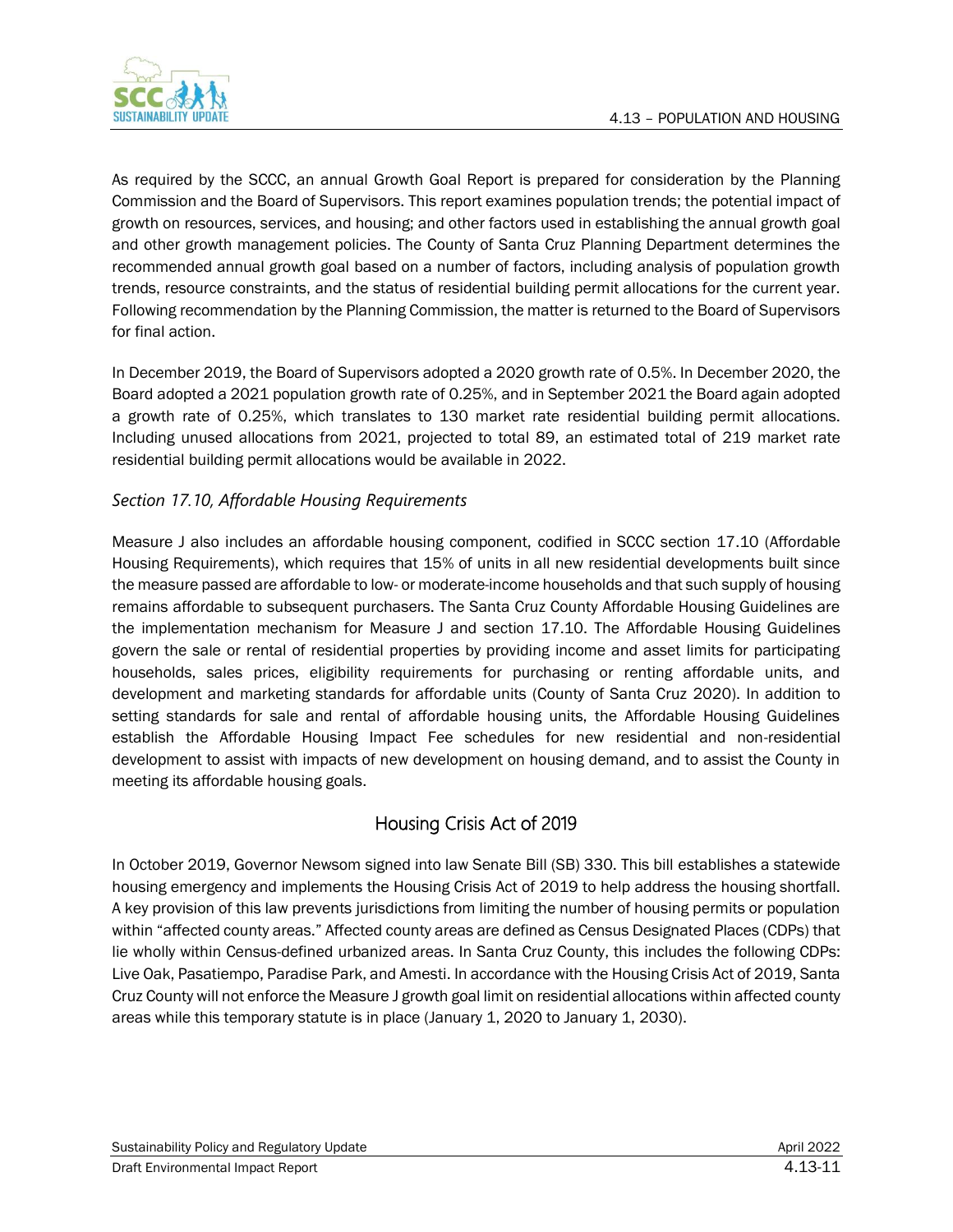

## 4.13.3 Impacts and Mitigation Measures

## 4.13.3.1 Thresholds of Significance

The thresholds of significance used to evaluate the impacts of the proposed project related to population and housing are based on Appendix G of the CEQA Guidelines and, if applicable, other agency standards, as listed below. A significant impact would occur if the project would:

- POP-1 Induce substantial unplanned population growth in an area, either directly (for example, by proposing new homes and businesses) or indirectly (for example, through extension of roads or other infrastructure).
- POP-2 Displace substantial numbers of existing people or housing, necessitating the construction of replacement housing elsewhere.

## 4.13.3.2 Analytical Methods

#### Potential Growth Assumptions

Adoption and implementation of the proposed Sustainability Update would not directly result in impacts related to population and housing. However, the proposed General Plan/LCP amendments could lead to future development, indirectly resulting in potential impacts related to population and housing. The proposed project includes the following components that could lead to population growth and development of new housing units; the proposed County Design Guidelines component of the proposed project does not include guidelines related to population and housing growth. The other components of the proposed project include:

- Amendments to the General Plan/LCP, including policies that support new development, redevelopment, and potential intensified redevelopment, primarily focused along corridors within the Urban Services Line (USL), as noted in Section 4.0.2.3 of this EIR.
- Amendments to the SCCC include changes to permitted/allowed uses in some zone districts and a new Residential Flexible (RF) zone district to allow for increased residential density in urban areas near transit and services in order to provide a range of housing options, as well as increased density and residential square footage in mixed-use projects, as noted in Section 3.5.2 of this EIR.
- Amendments to General Plan/LCP land use designations and/or zone districts for 23 specified parcels, as described in Section 3.5.4 of this EIR.

As described in the Section 4.0, Introduction to Analyses, this EIR estimates that the proposed project has the potential to accommodate approximately 4,500 housing units throughout the county over existing conditions as shown on Table 4.0-2, with approximately 75% projected to occur within urban areas. This EIR also estimates the potential to accommodate approximately 6,210,000 square feet of non-residential uses as shown on Table 4.0-3, with approximately 60% expected to occur within urban areas. These forecasts provide an estimate of potential growth that could occur as a result of adoption and implementation of the proposed Sustainability Update, for the purpose of evaluation in this EIR. This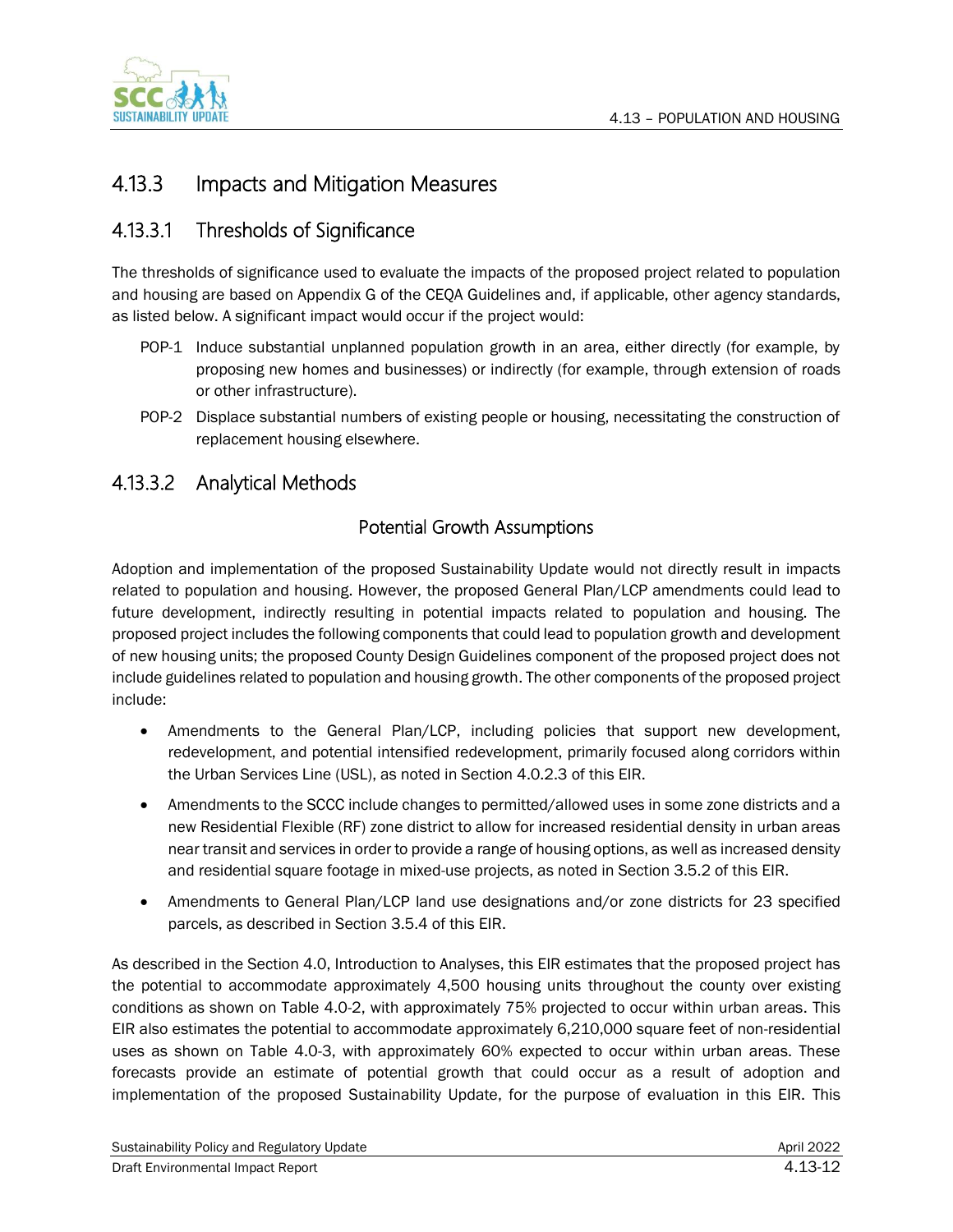estimate of growth may or may not occur, and this estimate does not establish a limit to development. Annual limits for residential units are set annually by the County pursuant to Measure J and SCCC provisions as explained in Section 4.13.2.3, Local Regulations. Additionally, some of this projected development and growth would occur under the existing General Plan/LCP without the proposed project.

### EIR Notice of Preparation Comments

Public and agency comments were received during the public scoping period in response to the NOP, which is included in Appendix A. A summary of the comments received during the scoping period for this EIR, as well as written comments received, are included in Appendix B. Comments related to population and housing include the following:

- AMBAG growth projections do not always align with the County's numbers.
- County and AMBAG growth projections were questioned, and it was asked whether the University of California, Santa Cruz (UCSC) is included in the unincorporated county's growth.

To the extent that issues identified in public comments involve potentially significant effects on the environment according to CEQA and/or are raised by responsible agencies, they are identified and addressed within this EIR. It is noted that the developed UCSC campus is located within the City of Santa Cruz, and all UCSC growth forecasts are included in the City's population forecast developed by AMBAG.

## 4.13.3.3 Project Impact Analysis

Impact POP-1: Population Growth Inducement (Significance Threshold POP-1). Adoption and implementation of the proposed Sustainability Update would not induce substantial unplanned population growth, either directly or indirectly. (*Less than Significant)*

Adoption and implementation of the proposed Sustainability Update would not directly result in increased population. However, the proposed amendments to the General Plan/LCP include policies that support additional development and areas of increased intensification and density, in part due to directives set forth in the Sustainable Santa Cruz County (SSCC) Plan and the Pleasure Point Commercial Corridor Vision and Guiding Design Principles, the latter of which calls for transition and redevelopment of underutilized properties. The proposed amendments to the SCCC also include a new higher density residential zone district to implement the new proposed General Plan Residential-Urban High Flex (R-UHF) land use designation. The purpose of the proposed RF zone district is to accommodate a greater intensity of residences along and near public transportation corridors within the county's USL, creating opportunities for infill housing.

As indicated above, the proposed project could accommodate an increase of approximately 4,500 dwelling units between 2020 and 2040. Based on the average household size within unincorporated Santa Cruz County of 2.53 (DOF 2021), new residential units estimated during this timeframe could generate approximately 11,385 new residents. The current adopted AMBAG Regional Growth Forecast (AMBAG 2018) estimates an increase of 4,754 new residents during this period. However, as discussed above in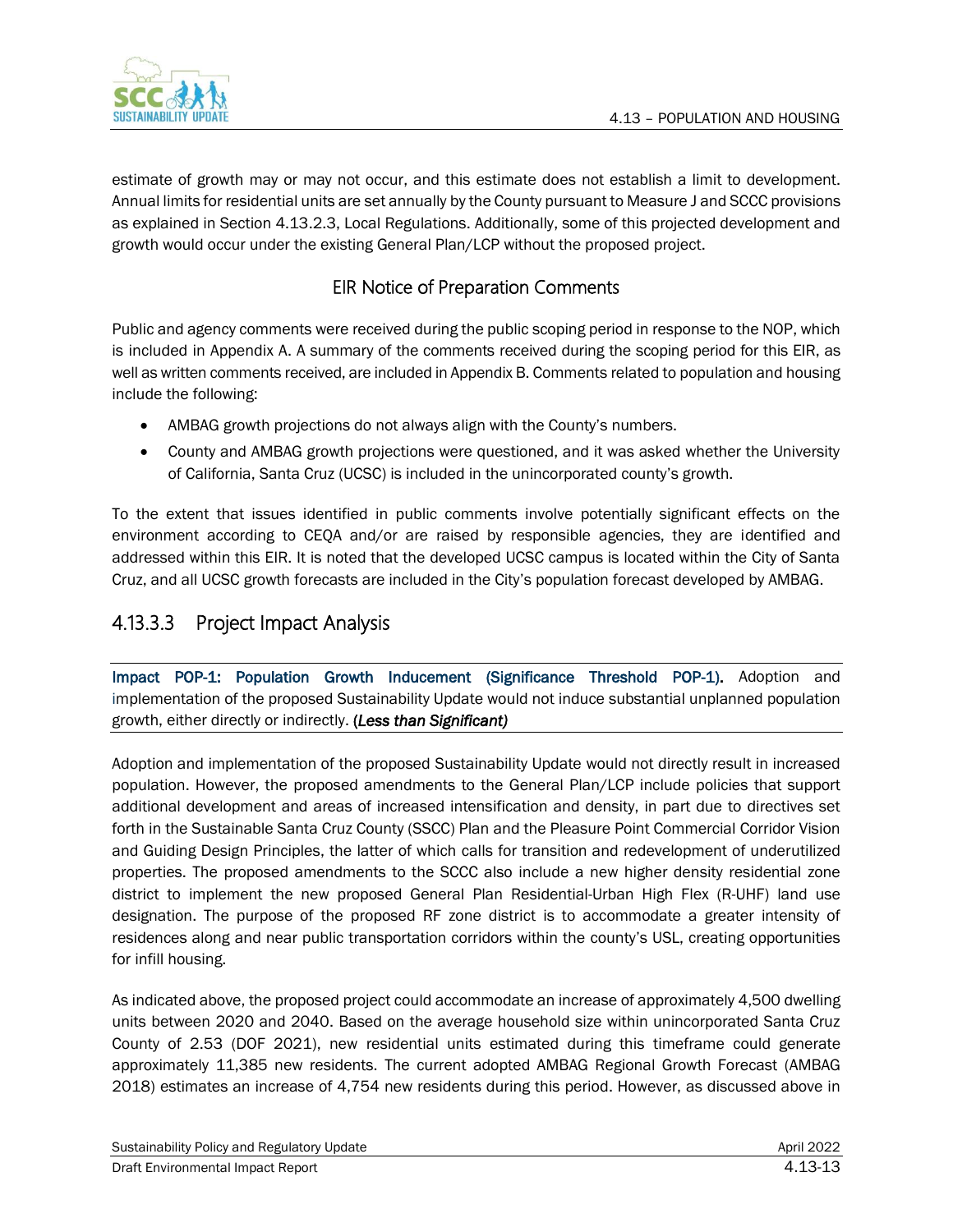

Section [4.13.1.1,](#page-0-0) Population [Trends and Forecasts,](#page-0-0) because the actual population in 2020 based on the 2020 Census was lower than AMBAG projections, the projected increase would be 8,492 residents based on existing 2020 population and the current adopted 2040 population forecast.

Thus, the proposed project could result in population that exceeds current forecasts by approximately 2,895 to 6,630 residents in the year 2040. The resulting population increase represents an annual average growth rate of approximately 0.4%, which is slightly higher than the AMBAG forecast annual average rate of 0.2% and an average annual rate of 0.3% based on existing 2020 population. The annual average growth potentially induced by the proposed project would also be slightly higher than the 2021 and 2022 annual Measure J growth rate established by the County (0.25%), but less than the 2020 established annual growth rate of 0.5%.

The proposed Sustainability Update includes policies to that serve to avoid or minimize impacts related to growth. The Built Environment (BE) Element of the proposed Sustainability Update sets forth an objective and policies regarding urban growth and preservation of rural areas. Specifically, Objective BE-1.1 seeks to preserve a distinction between urban and rural areas of the county and encourage new development to locate within urban areas at a growth rate compatible with the availability of existing public facilities and services and their reasonable expansion, and at a rate that does not exceed the State's overall growth rate. Supporting policies are summarized in Table [4.13-8,](#page-13-0) which support growth rates based on the county's share of long-term regional and State-projected population and job growth; maintaining annual population growth rates inside and outside the USL; and limiting annual issuance of building permits and rural land divisions, as detailed in Chapter 17.04 of the SCCC.

<span id="page-13-0"></span>

| $\overline{\mathbf{r}}$  |                                                                                                                                                                                                                                                                                                              |  |  |  |
|--------------------------|--------------------------------------------------------------------------------------------------------------------------------------------------------------------------------------------------------------------------------------------------------------------------------------------------------------|--|--|--|
| <b>Potential Impact</b>  | <b>Policies and Implementation Strategies</b>                                                                                                                                                                                                                                                                |  |  |  |
| <b>Growth Inducement</b> | Encourage new development to locate within the USL/RSL. Establish and<br>manage urban and rural growth rates appropriate based on the County's<br>share of long-term regional and state projected population and job growth<br>and the level of existing and planned infrastructure and services. (BE-1.1.3) |  |  |  |
|                          | Maintain yearly population growth rates inside and outside the USL.<br>Manage these growth rates through an annual limitation on the approval<br>and issuance of building permits and rural land divisions, as detailed<br>in Chapter 17.04 of the SCCC. (BE-1.1c)                                           |  |  |  |

#### Table 4.13-8. Proposed and Retained General Plan/LCP Policies that Avoid/Minimize Impacts Related to Growth

The population projections resulting from the proposed project represents a conservative estimate between 2020 and 2040 for the purposes of analyses included in this EIR. As indicated above, residential development within the unincorporated area is subject to annual growth rates and residential building permit limits established by the County of Santa Cruz Board of Supervisors. However, even as a conservative estimate, the average annual growth rate resulting from the proposed project (0.4%) is not substantially higher than forecasted rates (0.2%) and the historical average annual growth rates of 0.3% experienced between 2010 and 2020 and 0.4% experienced between 1990 and 2000. Furthermore,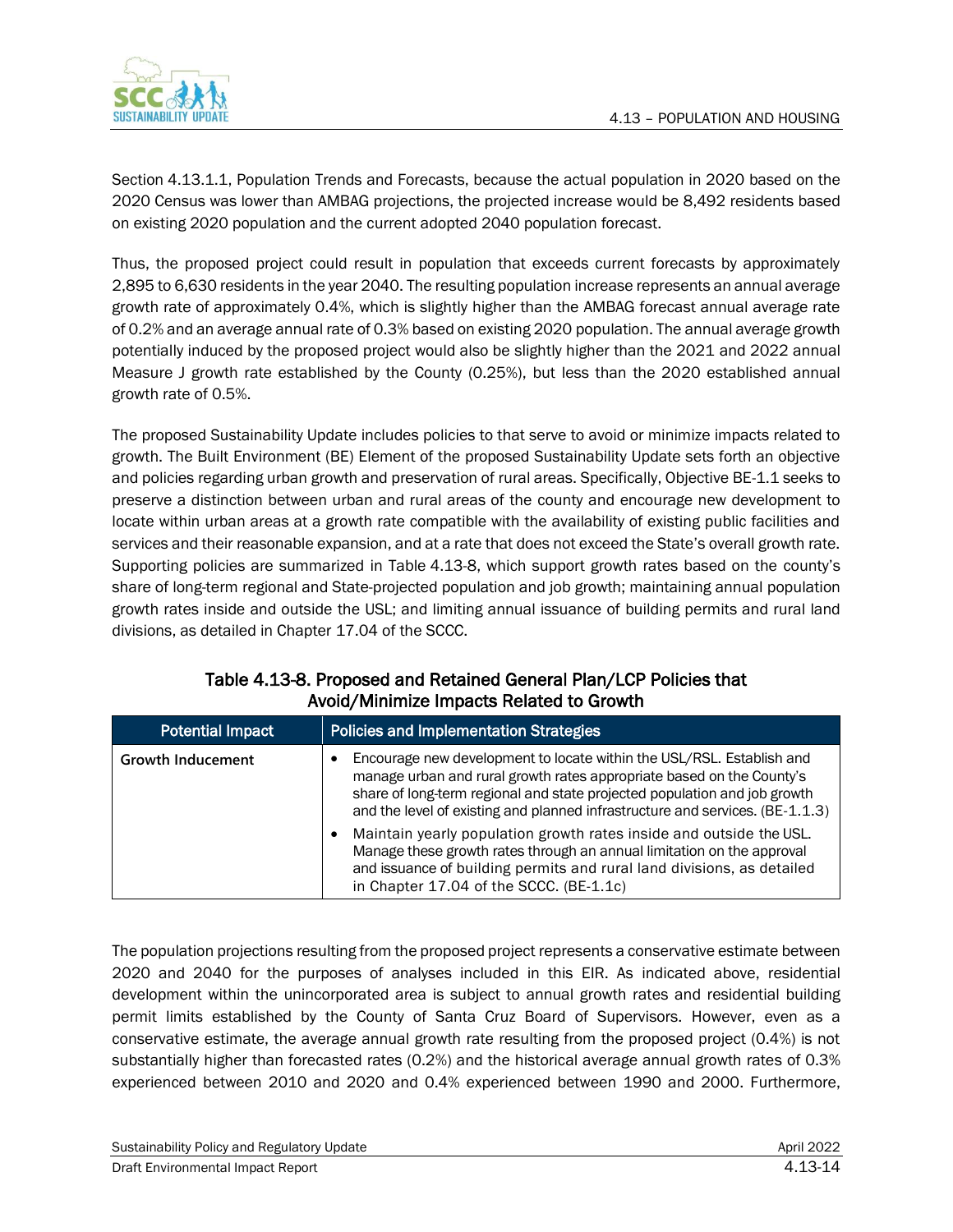

compliance with Measure J, proposed policies, and the SCCC would result in establishment of annual growth rates that are relatively consistent with regional and state projections. Therefore, the proposed project would not induce substantial unplanned population growth in the unincorporated area of Santa Cruz County.

The regional population projections prepared by AMBAG are routinely updated to reflect population trends. AMBAG projections are subject to updates every several years at which time projected and actual growth can be compared, and forecasts adjusted if needed to reflect actual population growth trends. As AMBAG projections are developed in part based on locally adopted land use plans, the local basis for AMBAG's successive projections would shift if the County were to adopt the proposed project. Therefore, the impact is considered less than significant.

#### Mitigation Measures

No mitigation measures are required as a significant impact has not been identified.

Impact POP-2: Displacement of People or Housing (Significance Threshold POP-2). Adoption and implementation of the proposed Sustainability Update would not displace substantial numbers of existing people or housing. (*Less than Significant)*

Adoption and implementation of the Sustainability Update could indirectly result in removal of existing housing and/or displacement of residents due to redevelopment of underutilized parcels. Future development, either on underutilized properties or as part of new developments, may be constructed on properties with existing development. Future development accommodated under the proposed General Plan/LCP amendments would primarily occur on vacant infill sites, on underutilized properties that could redeveloped at higher densities and/or land use intensities, and within the County-designated USL. Based on the estimated development occurring under the proposed plan, approximately 75% of all new housing units would occur with the USL. Most of these areas contain non-residential uses. However, there is the potential that some properties may redevelop and remove existing older housing. Of the 23 parcels proposed for a General Plan/LCP land use designation and/or zoning map change, 12 of these properties contain an existing residence on a parcel. Four of these parcels are located along Portola Drive and could be redeveloped with high-density residential uses as a result of the proposed General Plan Land Use and zone map changes. In the event that existing residential units are found on a site proposed for development, these units likely would be vacated prior to demolition in accordance with state and local law to avoid displacement of people, and they are required to be replaced if the existing units are affordable units. Furthermore, state streamlining laws include protections for preservation or reconstruction of rental housing. Additionally, the redeveloped site would be expected to result in a net increase in housing units.

Therefore, potential indirect impacts related to displacement of people and removal of housing due to development accommodated by the Sustainability Update would be less than significant.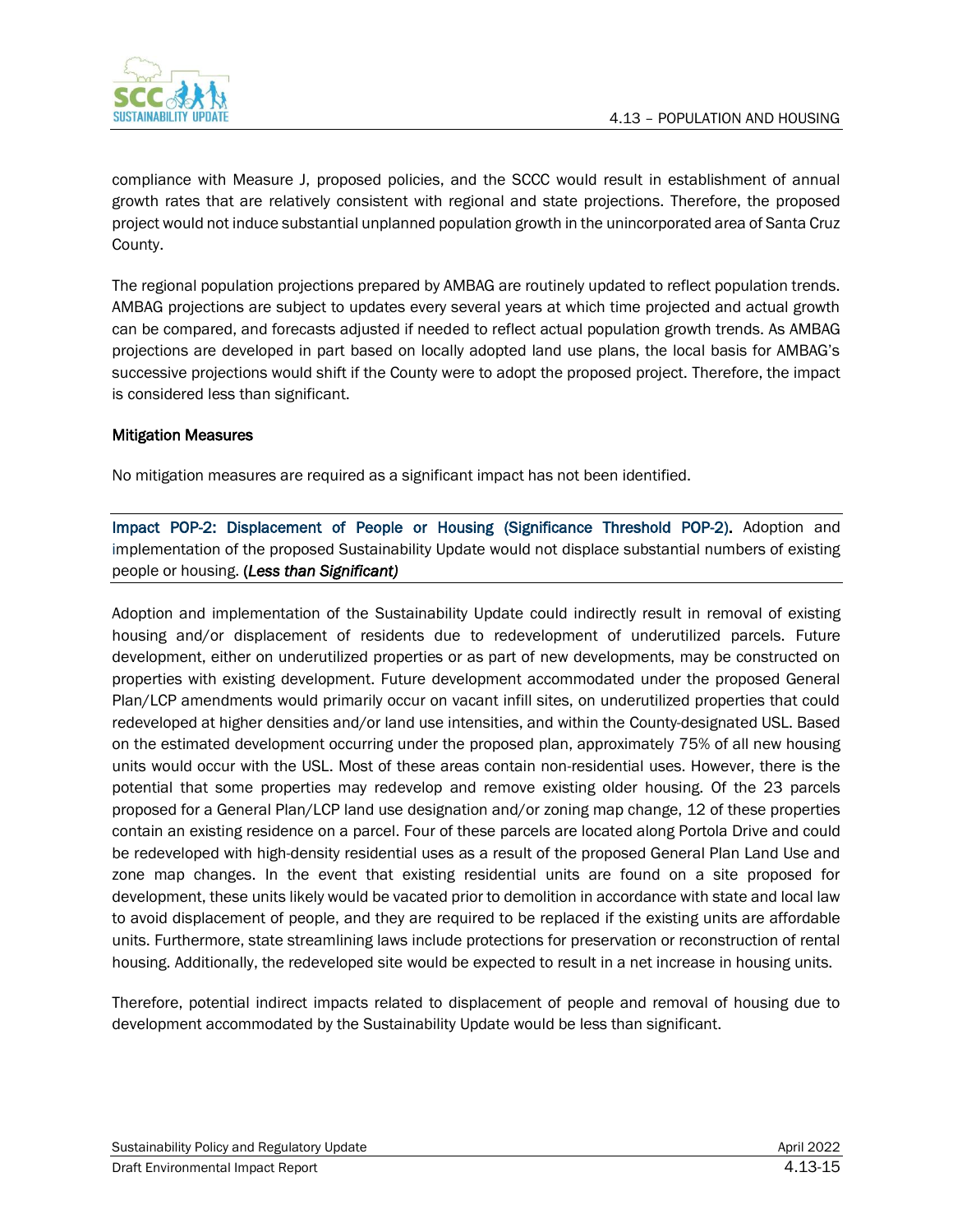

#### Mitigation Measures

No mitigation measures are required as a significant impact has not been identified.

## 4.13.3.4 Cumulative Impact Analysis

The geographic scope of the cumulative impact analysis for population and housing is the AMBAG region, which encompasses Santa Cruz County (including its four incorporated cities) and the neighboring counties of Monterey and San Benito. Cumulative development in the AMBAG region would have the potential to result in a significant cumulative impact if it would, in combination, directly or indirectly induce substantial unplanned population growth or displace a substantial amount of housing or people.

Population and housing unit growth is forecasted by AMBAG. (It is noted that growth at UCSC is included in forecasts for the City of Santa Cruz.) Table [4.13-9](#page-15-0) shows the projected average annual growth rates for jurisdictions in the AMBAG region between 2020 and 2040. As shown in the table, the AMBAG region is expected to grow by 109,195 people by 2040, which would be an average annual growth rate of 0.7%. Santa Cruz County as a whole is projected to add 36,020 people, comprising approximately 33% of population growth in the AMBAG region. The county as a whole is projected to have an average annual growth rate of 0.7%, while the county's unincorporated area is projected to grow at a slower average annual rate of 0.3% (AMBAG 2018b).

<span id="page-15-0"></span>

| <b>Jurisdiction</b>       |                | Existing 2020<br>Population | Projected 2040<br>Population | Change,<br>2020-2040 | Average<br><b>Annual</b><br><b>Growth Rate</b> |
|---------------------------|----------------|-----------------------------|------------------------------|----------------------|------------------------------------------------|
| Santa Cruz County         | Whole          | 270,861                     | 306,881                      | 36,020               | 0.7%                                           |
|                           | Unincorporated | 133,153                     | 141,645                      | 8.492                | 0.3%                                           |
| <b>Monterey County</b>    |                | 439,035                     | 501,751                      | 62,716               | 0.7%                                           |
| San Benito County         |                | 64,209                      | 74,668                       | 10,459               | 0.8%                                           |
| <b>AMBAG Region Total</b> |                | 774,105                     | 883,300                      | 109,195              | 0.7%                                           |

Table 4.13-9. Projected Average Annual Growth Rates in the AMBAG Region 2020 to 2040

Source: AMBAG 2018; U.S. Census Bureau 2020b.

Development accommodated by the Sustainability Update could generate up to approximately 11,385 new residents by 2040, which is somewhat higher than the 8,492 new residents anticipated based on current AMBAG projections. With implementation of the proposed project, the average annual growth rate for the unincorporated county would be 0.4%, which remains below the rates forecasted for the neighboring counties and AMBAG region as a whole, and would not substantially change the average annual growth rate for Santa Cruz County as a whole.

The proposed project would allow for 4,500 net new dwelling units, which is somewhat higher than the 3,179 new units based on AMBAG's current projections shown in Table [4.13-4](#page-3-1) above. In the greater context of the AMBAG region, projected housing unit growth for unincorporated Santa Cruz County represents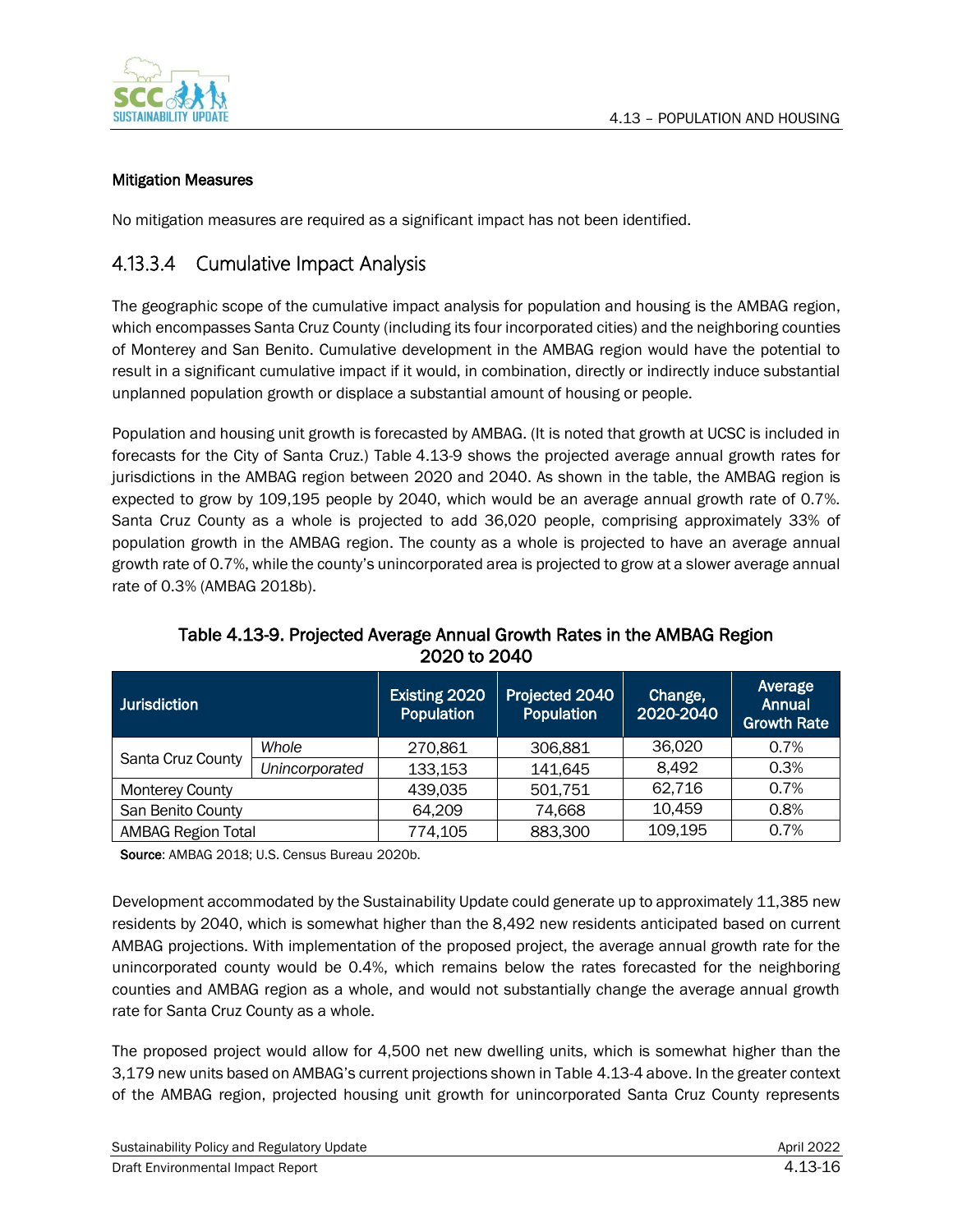

approximately 1% of the total housing units expected in the region, with or without implementation of the proposed project.

On a cumulative basis, population and housing impacts are regulated by the County through the implementation of its General Plan/LCP and its Measure J growth management system, and in other counties and cities within the AMBAG region by their respective general plans. These planning documents are subject to regional plans such as the MTP/SCS described in Section [4.13.2.2,](#page-8-0) Regional [Regulations.](#page-8-0) Once adopted, general plans for jurisdictions within the AMBAG region would serve as the new basis for AMBAG's successive population projections, and any existing discrepancies between AMBAG projections and the growth envisioned by these plans would be resolved. Thus, the five-year updates undertaken by AMBAG would account for changes in population trends and cumulative population growth would not be considered significant.

## 4.13.4 References

- Association of Monterey Bay Area Governments (AMBAG). 2014. *Regional Housing Needs Allocation Plan: 2014-2023.* Adopted June 11, 2014. Accessed October 7, 2020 at [https://ambag.org/sites/](https://ambag.org/sites/default/files/2020-06/RHNP%202014-2023_Final_revised_PDFA.pdf) [default/files/2020-06/RHNP%202014-2023\\_Final\\_revised\\_PDFA.pdf.](https://ambag.org/sites/default/files/2020-06/RHNP%202014-2023_Final_revised_PDFA.pdf)
- AMBAG. 2018a. *Moving Forward Monterey Bay 2040.* June 2018. Accessed October 7, 2020 at [https://ambag.org/sites/default/files/2019-12/AMBAG\\_MTP-](https://ambag.org/sites/default/files/2019-12/AMBAG_MTP-SCS_Final_EntireDocument_PDFA.pdf)[SCS\\_Final\\_EntireDocument\\_PDFA.pdf.](https://ambag.org/sites/default/files/2019-12/AMBAG_MTP-SCS_Final_EntireDocument_PDFA.pdf)
- AMBAG. 2018b. *2018 Regional Growth Forecast.* Adopted at the AMBAG Board of Directors Meeting on June 13, 2018. Accessed October 7, 2020 a[t https://ambag.org/sites/default/files/2020-](https://ambag.org/sites/default/files/2020-01/08-AMBAG_MTP-SCS_AppendixA_PDFA.pdf) [01/08-AMBAG\\_MTP-SCS\\_AppendixA\\_PDFA.pdf.](https://ambag.org/sites/default/files/2020-01/08-AMBAG_MTP-SCS_AppendixA_PDFA.pdf)
- AMBAG. 2020. Final 2022 Regional Growth Forecast for Meeting Date November 18, 2020. Accessed October 4, 2021 at [https://www.ambag.org/sites/default/files/2020-12/](https://www.ambag.org/sites/default/files/2020-12/Final%20Draft%202022%20Regional%20Growth%20Forecast_PDF_A.pdf) [Final%20Draft%202022%20Regional%20Growth%20Forecast\\_PDF\\_A.pdf.](https://www.ambag.org/sites/default/files/2020-12/Final%20Draft%202022%20Regional%20Growth%20Forecast_PDF_A.pdf)
- AMBAG. 2021a. Regional Growth Forecast. Accessed July 21, 2021 at [https://www.ambag.org/plans/regional-growth-forecast.](https://www.ambag.org/plans/regional-growth-forecast)
- AMBAG. 2021b. *Moving Forward Monterey Bay 2045.* November 2021. Accessed February 16, 2022 at [https://ambag.org/sites/default/files/2019-12/AMBAG\\_MTP-](https://ambag.org/sites/default/files/2019-12/AMBAG_MTP-SCS_Final_EntireDocument_PDFA.pdf)[SCS\\_Final\\_EntireDocument\\_PDFA.pdf.](https://ambag.org/sites/default/files/2019-12/AMBAG_MTP-SCS_Final_EntireDocument_PDFA.pdf)
- Bureau of Labor Statistics (BLD), U.S. Department of Labor). 2020. *News Release: The Employment Situation—July 2020.* Accessed October 12, 2020 a[t https://www.ambag.org/plans/regional](https://www.ambag.org/plans/regional-growth-forecast)[growth-forecast.](https://www.ambag.org/plans/regional-growth-forecast)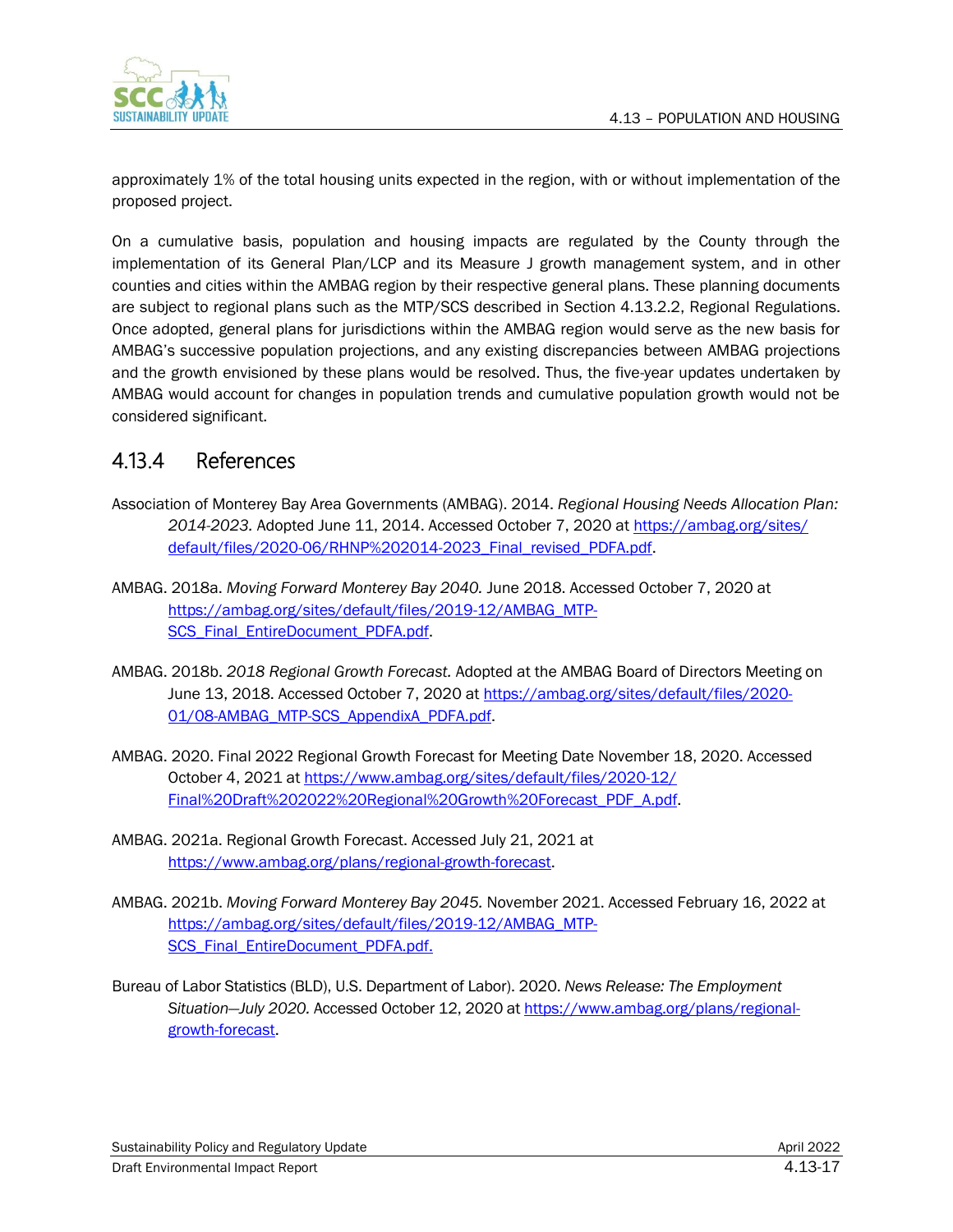

- California Department of Finance (DOF). 2021. "E-5 Population and Housing Estimates for Cities, Counties, and the State, 2011-2021 with 2010 Census Benchmark." May 2021. Accessed March 24, 2022 at [http://www.dof.ca.gov/Forecasting/Demographics/Estimates/e-5/.](http://www.dof.ca.gov/Forecasting/Demographics/Estimates/e-5/)
- California Employment Development Department (EDD). 2019. Labor Force and Unemployment Rate for Cities and Census Designated Places. 2019 Annual Average. Accessed October 12, 2020 at [https://www.labormarketinfo.edd.ca.gov/file/lfhist/19aasub.xls.](https://www.labormarketinfo.edd.ca.gov/file/lfhist/19aasub.xls)
- EDD. 2020. "Labor Force and Unemployment Rate for Cities and Census Designated Places." Labor Market Information Resources and Data. Accessed October 12, 2020 at [https://www.labormarketinfo.edd.ca.gov/data/labor-force-and-unemployment-for-cities-and](https://www.labormarketinfo.edd.ca.gov/data/labor-force-and-unemployment-for-cities-and-census-areas.html)[census-areas.html.](https://www.labormarketinfo.edd.ca.gov/data/labor-force-and-unemployment-for-cities-and-census-areas.html)
- County of Santa Cruz. 2020. *County of Santa Cruz Affordable Housing Guidelines.* Updated May 2020. Accessed October 7, 2020 at [http://sccoplanning.com/Portals/2/County/userfiles/34/](http://sccoplanning.com/Portals/2/County/userfiles/34/AHG%20May%202020%20Final%20Clean.pdf) [AHG%20May%202020%20Final%20Clean.pdf.](http://sccoplanning.com/Portals/2/County/userfiles/34/AHG%20May%202020%20Final%20Clean.pdf)
- Kochhar, Rakesh. 2020. "Unemployment rose higher in three months of COVID-19 than it did in two years of the Great Recession." Pew Research Center. Fact Tank: News in the Numbers. June 11, 2020. Accessed October 12, 2020 at [https://www.pewresearch.org/fact-tank/2020/06/11/](https://www.pewresearch.org/fact-tank/2020/06/11/unemployment-rose-higher-in-three-months-of-covid-19-than-it-did-in-two-years-of-the-great-recession/) [unemployment-rose-higher-in-three-months-of-covid-19-than-it-did-in-two-years-of-the-great](https://www.pewresearch.org/fact-tank/2020/06/11/unemployment-rose-higher-in-three-months-of-covid-19-than-it-did-in-two-years-of-the-great-recession/)[recession/.](https://www.pewresearch.org/fact-tank/2020/06/11/unemployment-rose-higher-in-three-months-of-covid-19-than-it-did-in-two-years-of-the-great-recession/)
- U.S. Census Bureau. 1970. Population. 1970 Decennial Census. Accessed March 24, 2022 at [https://www2.census.gov/library/publications/decennial/1970/pc-s1-supplementary-reports/pc](https://www2.census.gov/library/publications/decennial/1970/pc-s1-supplementary-reports/pc-s1-108ch2.pdf)[s1-108ch2.pdf.](https://www2.census.gov/library/publications/decennial/1970/pc-s1-supplementary-reports/pc-s1-108ch2.pdf)
- U.S. Census Bureau. 1980. Population. 1980 Decennial Census. Accessed March 24, 2022 at [https://www2.census.gov/library/publications/decennial/1980/volume-1/california/](https://www2.census.gov/library/publications/decennial/1980/volume-1/california/1980a_caab-01.pdf) [1980a\\_caab-01.pdf.](https://www2.census.gov/library/publications/decennial/1980/volume-1/california/1980a_caab-01.pdf)
- U.S. Census Bureau. 1990. Population. 1990 Decennial Census. Accessed March 24, 2022 at [https://www2.census.gov/library/publications/decennial/1990/cp-1/cp-1-6-1.pdf.](https://www2.census.gov/library/publications/decennial/1990/cp-1/cp-1-6-1.pdf)
- U.S. Census Bureau. 2000. Population. 2000 Decennial Census. Accessed March 24, 2022 at [https://www2.census.gov/library/publications/2001/dec/2kh06.pdf.](https://www2.census.gov/library/publications/2001/dec/2kh06.pdf)
- U.S. Census Bureau. 2010a. Occupancy Status. 2010 Decennial Census. Table ID: H1. Accessed March 24, 2022 at [https://data.census.gov/cedsci/table?q=Housing%20Units&g=0500000US06087\\_](https://data.census.gov/cedsci/table?q=Housing%20Units&g=0500000US06087_1600000US0611040,0669112,0670588,0683668&tid=DECENNIALPL2010.H1) [1600000US0611040,0669112,0670588,0683668&tid=DECENNIALPL2010.H1.](https://data.census.gov/cedsci/table?q=Housing%20Units&g=0500000US06087_1600000US0611040,0669112,0670588,0683668&tid=DECENNIALPL2010.H1)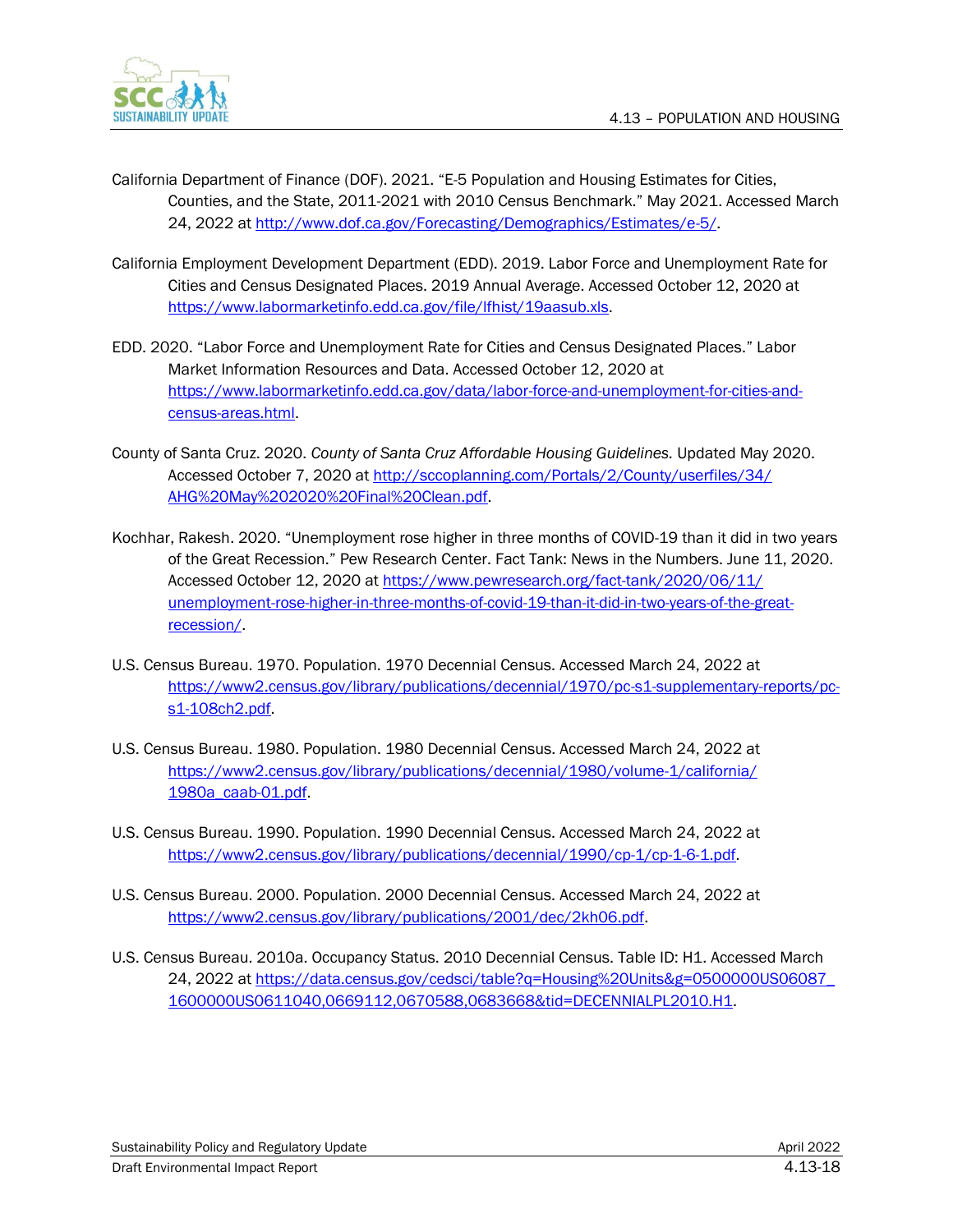

- U.S. Census Bureau. 2010b. Population. 2010 Decennial Census. Accessed March 24, 2022 at [https://www.census.gov/quickfacts/fact/table/CA,watsonvillecitycalifornia,](https://www.census.gov/quickfacts/fact/table/CA,watsonvillecitycalifornia,scottsvalleycitycalifornia,capitolacitycalifornia,santacruzcitycalifornia,santacruzcountycalifornia/PST045221) [scottsvalleycitycalifornia,capitolacitycalifornia,santacruzcitycalifornia,santacruzcountycalifornia/](https://www.census.gov/quickfacts/fact/table/CA,watsonvillecitycalifornia,scottsvalleycitycalifornia,capitolacitycalifornia,santacruzcitycalifornia,santacruzcountycalifornia/PST045221) [PST045221.](https://www.census.gov/quickfacts/fact/table/CA,watsonvillecitycalifornia,scottsvalleycitycalifornia,capitolacitycalifornia,santacruzcitycalifornia,santacruzcountycalifornia/PST045221)
- U.S. Census Bureau. 2020a. Occupancy Status. 2020 Decennial Census. Table ID: H1. Accessed March 24, 2022 at [https://data.census.gov/cedsci/table?q=Housing%20Units&g=0500000US06087\\_](https://data.census.gov/cedsci/table?q=Housing%20Units&g=0500000US06087_1600000US0611040,0669112,0670588,0683668) [1600000US0611040,0669112,0670588,0683668.](https://data.census.gov/cedsci/table?q=Housing%20Units&g=0500000US06087_1600000US0611040,0669112,0670588,0683668)
- U.S. Census Bureau. 2020b. Population. 2020 Decennial Census. QuickFacts. Accessed February 9, 2022 a[t https://www.census.gov/quickfacts/fact/table/CA,watsonvillecitycalifornia,](https://www.census.gov/quickfacts/fact/table/CA,watsonvillecitycalifornia,scottsvalleycitycalifornia,capitolacitycalifornia,santacruzcitycalifornia,santacruzcountycalifornia/PST045221) [scottsvalleycitycalifornia,capitolacitycalifornia,santacruzcitycalifornia,santacruzcountycalifornia/](https://www.census.gov/quickfacts/fact/table/CA,watsonvillecitycalifornia,scottsvalleycitycalifornia,capitolacitycalifornia,santacruzcitycalifornia,santacruzcountycalifornia/PST045221) [PST045221.](https://www.census.gov/quickfacts/fact/table/CA,watsonvillecitycalifornia,scottsvalleycitycalifornia,capitolacitycalifornia,santacruzcitycalifornia,santacruzcountycalifornia/PST045221)
- U.S. Census Bureau. 2019a. American Community Survey 5-Year Estimates Data Profiles: Selected Economic Characteristics. Industry. 2015-2019. Table ID: DP03.
- U.S. Census Bureau. 2019b. American Community Survey 1-Year Estimates Subject Tables: Commuting Characteristics by Sex. 2019. Table ID: S0801.